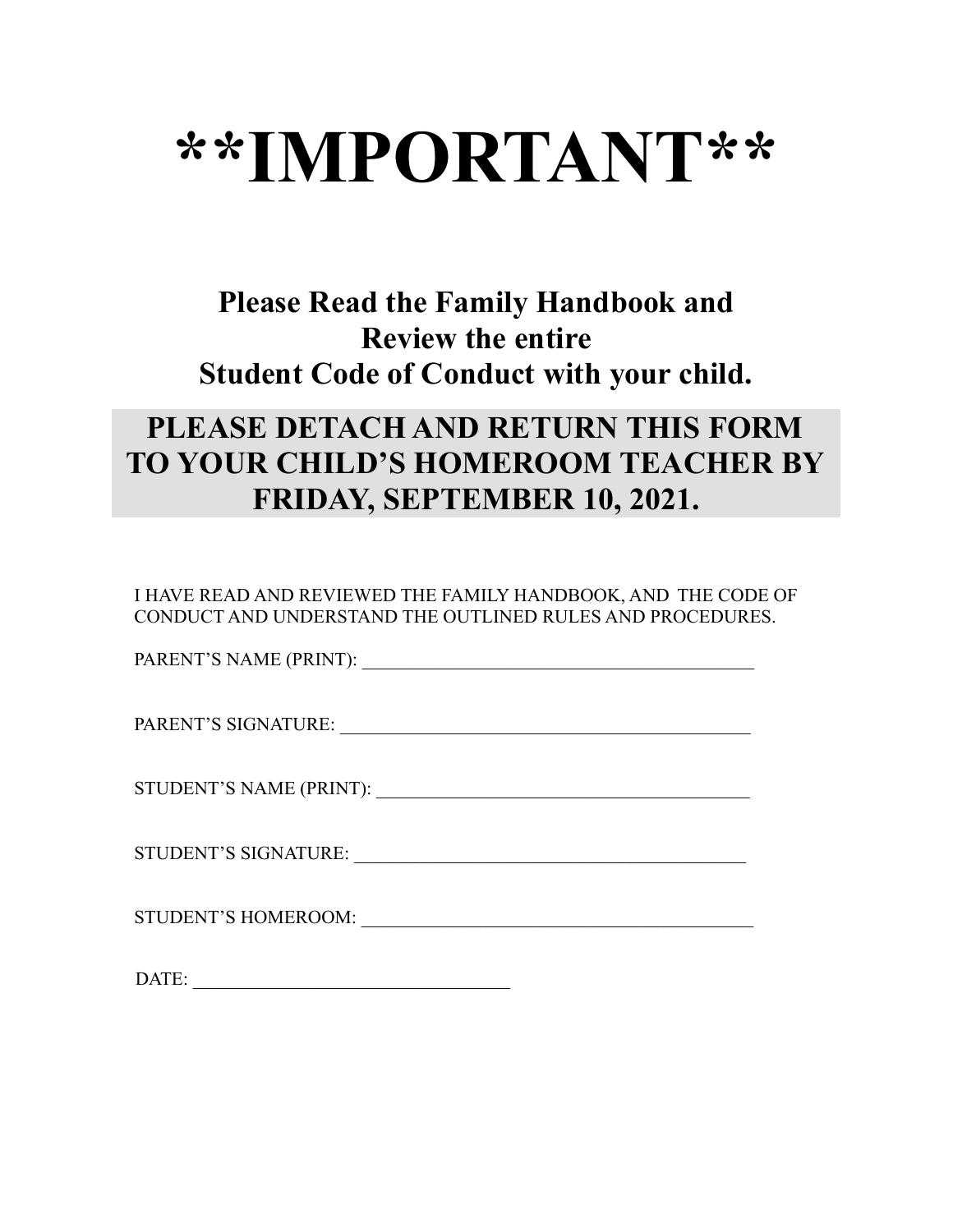## **MILLVILLE PUBLIC CHARTER SCHOOL**

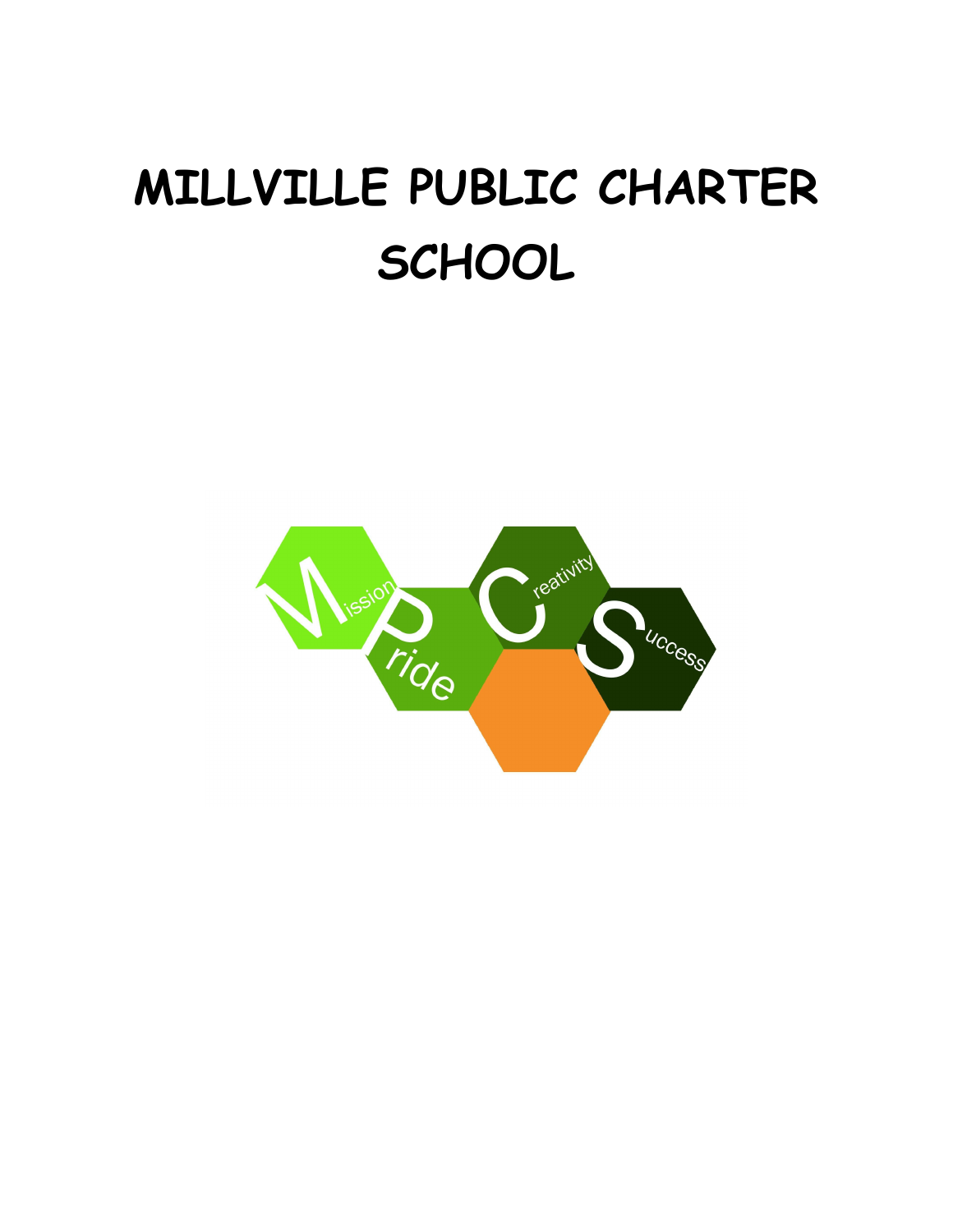## **FAMILY HANDBOOK 2021-2022**

Millville Public Charter School Mission

To provide a nurturing, supportive, creative, and actively engaging environment for students and families that facilitates the performing and visual arts and the development of well-educated and responsible young adults with a lifelong love of learning.

#### **School Staff**

| Dean of       |  |
|---------------|--|
|               |  |
| Thomas Ludwig |  |

| <b>School Hours</b> |                      |  |
|---------------------|----------------------|--|
| <b>ARRIVAL</b>      | $7:50 - 8:15 A.M.$   |  |
| <b>DISMISSAL</b>    | $2:45 - 3:00$ P.M.   |  |
| EARLY DISMISSAL     | $12:30 - 12:45$ P.M. |  |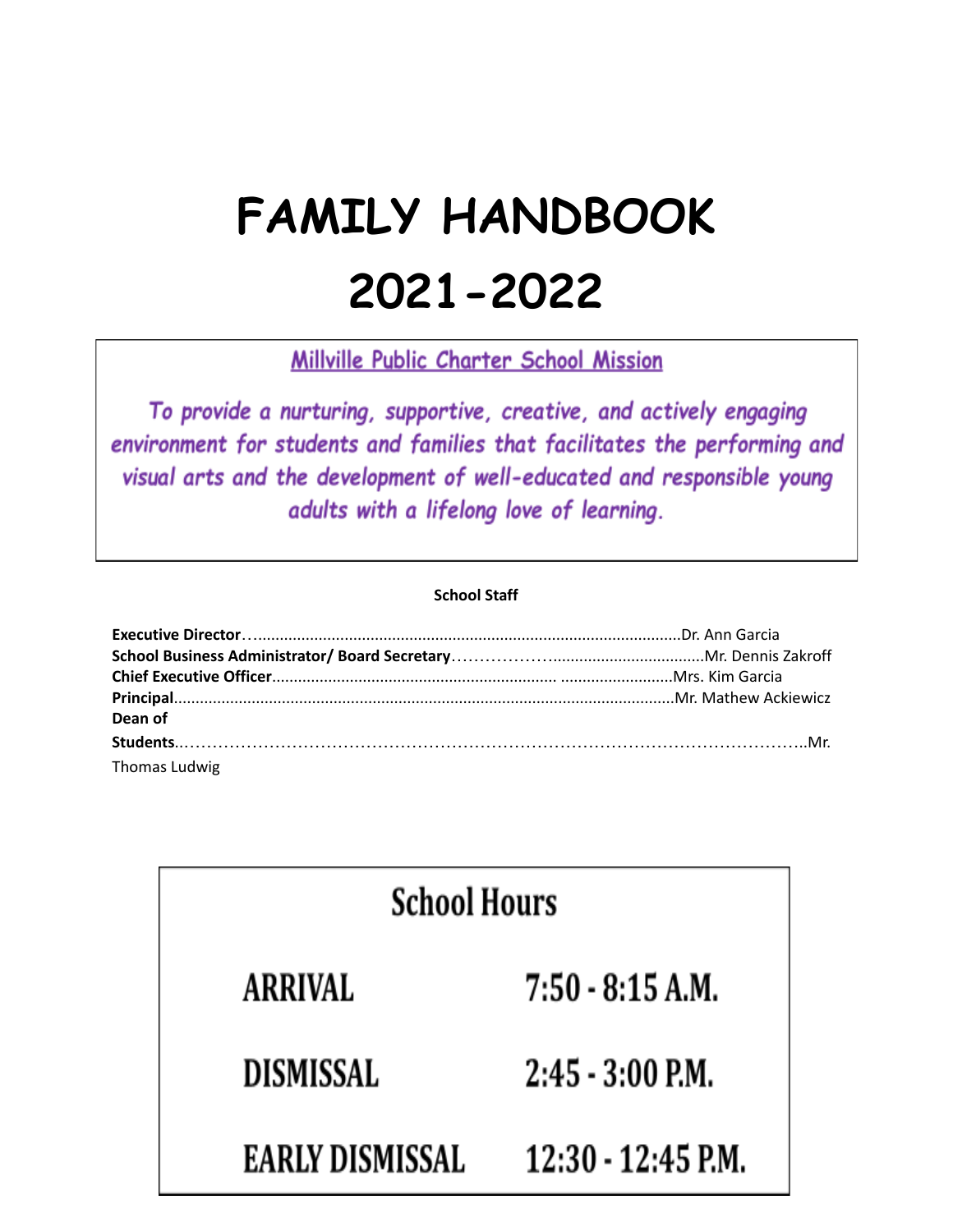#### **Welcome**

**Dear Parents/Guardians,**

**Welcome to Millville Public Charter School. We are happy to provide you a choice for your child's educational experience. Selecting our school provides your child the opportunity to be part of a new and exciting educational experience. Our program is constructed with a focus on the arts and is based** on the rigor of the New Jersey Student Learning Standards. We look to bring out the creative thinker in your child and provide an education that will prepare him/her for the world in which he/she will be **part. Thank you for entrusting your precious gift/s with us.**

**Yours in education, Mr. Mathew Ackiewicz**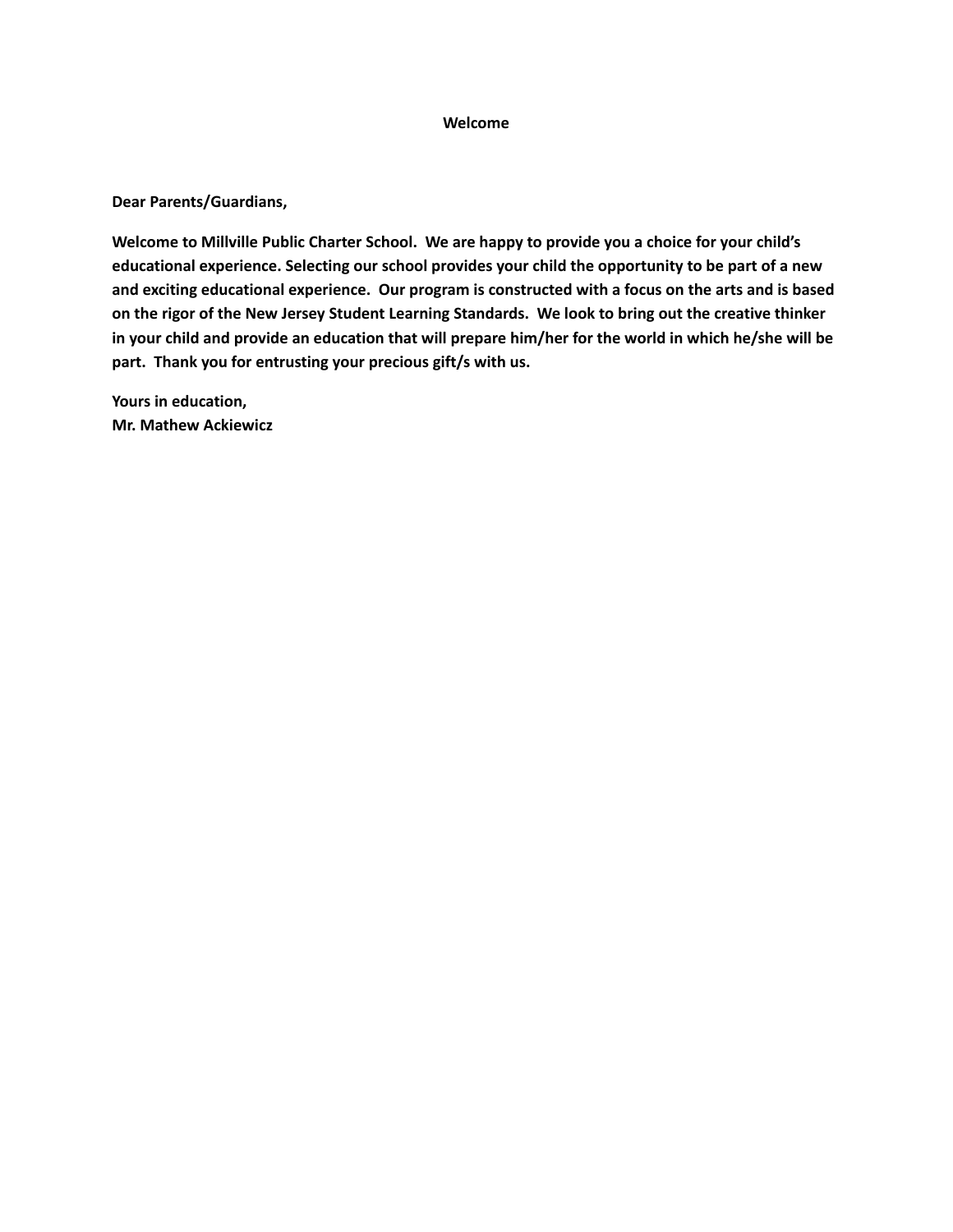#### **Board of Trustees**

| President      | Mr. David Parkhill      |
|----------------|-------------------------|
| Vice President | Mrs. Jaclyn Haas-Benner |
| Secretary      | Ms. Christina Murphy    |
| Member         | Mr. Rick Grabloe        |
| Member         | Ms. Ellen Booz          |
| Member         | Mrs. Joann Carney       |

\* The Board of Trustees meets on the second Wednesday of each month at 5:30 P.M. in the school building. Everyone is invited to attend.

\* From time to time, it becomes necessary to hold special meetings. If so, notices of these meetings are advertised in the local paper and posted on our website, www.millvillepublicchartershool.org.

### The Voice of the Board

The Millville Public Charter School Board of Trustees welcomes the opportunity to serve the children residing in Cumberland County. As the first charter school in Cumberland County, we would like to thank you for making MPCS your choice for your child's education.

#### **EMERGENCY SCHOOL CLOSINGS OR DELAYED OPENINGS**

#### **School Closing/Delayed Openings**

In the event that school is closed or the opening of school is delayed due to inclement weather (or any other emergency), announcements will be made over our **School Messenger** System. The **School Messenger** System will call your home phone, cell phone, and will send an email to your computer. **School Messenger** has enabled us to personally communicate with parents about emergency situations, upcoming school events, and important issues impacting your child. Please be sure to update your child's emergency information and telephone numbers during the school year.

School closings/delayed openings will also be posted on 6ABC Action News School Closings website and on the school answering machine. PARENTS ARE ASKED TO MAKE CERTAIN THEIR CHILDREN KNOW WHAT TO DO AND WHERE TO GO IN THE EVENT OF AN EARLY DISMISSAL OR DELAYED OPENING. Set up a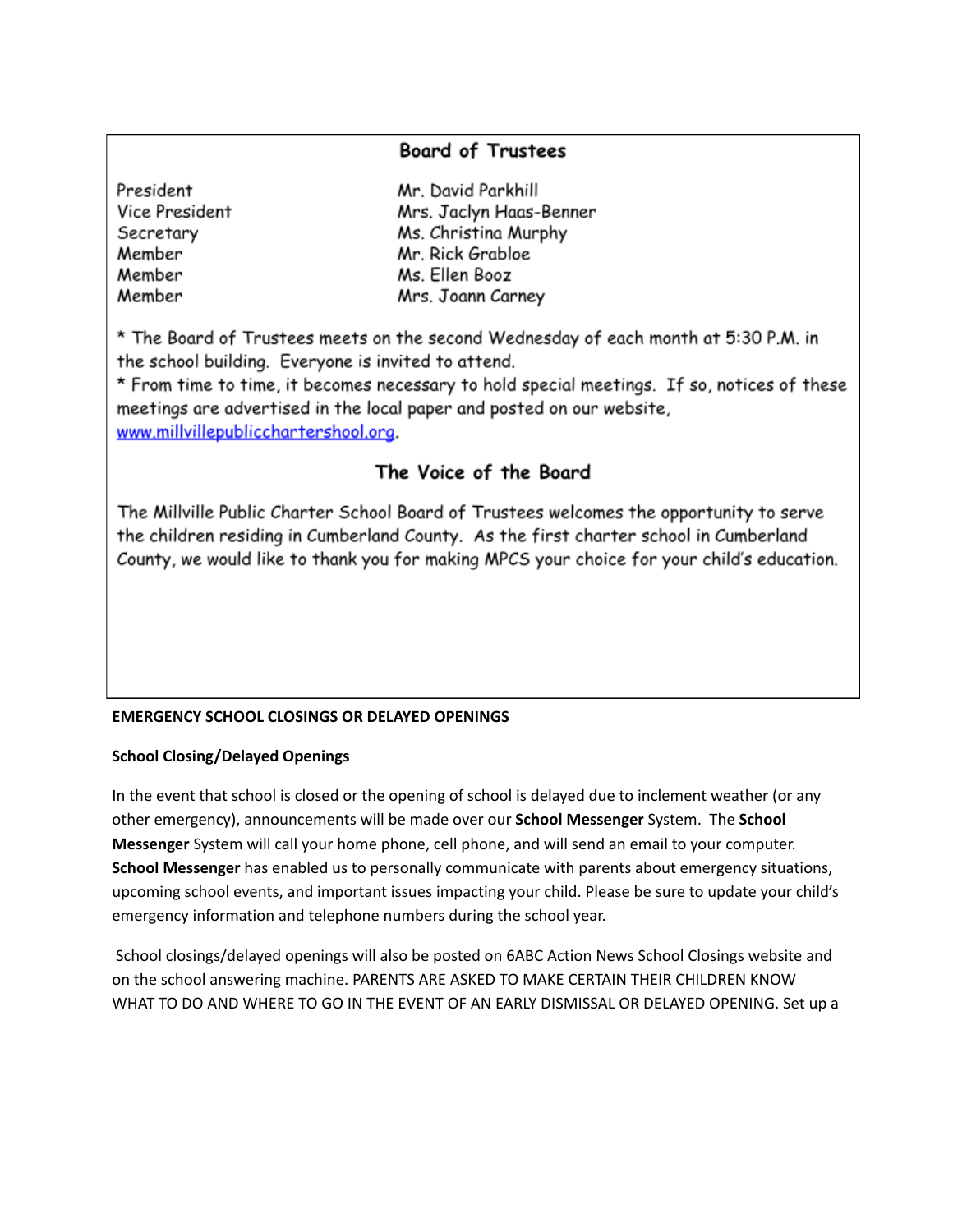plan with your child (ren) as to who will be with them, where to go and what to do. This saves anxious moments and tears.

To ensure maximum safety for the children in our schools, ALL parents and visitors are required to report directly to the office and sign in. No one is permitted in the halls or classrooms without a visitor's pass and authorization from the office.

#### **PARENT PORTAL**

Millville Public Charter School is pleased to offer OnCourse as our "Parent Portal". OnCourse provides parents with the ability to view real-time information from a safe read-only login. Parents can securely monitor their child's progress by retrieving grades, assignments, and reports. If you do not already have access to OnCourse, a **Parent Portal** registration form and an access code will be provided at the start of the school year.

#### **PARENT CUSTODY ISSUES**

If there are issues involving custody, whether legal or person in nature, make sure the office is provided appropriate documentation. If you are not the primary residence of the child, but would like copies of all school notifications, please send a letter of request to the office.

#### **ATTENDANCE POLICY**

Regular attendance is essential if a student expects to be successful in school. Absenteeism can be a major cause of poor performance or failure. Students who are absent more than twice a month are considered to be chronically absent and have a high rate of dropouts.

The Board of Trustees recognizes the following as the only legitimate cause for absence from school: personal illness, attendance required in court, or other reasons with approval from the principal. In addition, any student who is absent 10 days within the school year may be subjected to administrative review by the principal before the student can be considered for promotion.

The Board of Trustees requires a phone report or written statement from a student's parent/guardian explaining the reason for their child's absence from class or school. **The written notice is required to be presented to the office on the morning following the student's absence.**

#### **Absentee Notes**

1. Whenever a child is absent from school, for any reason, **parents are requested to call the school office between 8:00 and 9:00 a.m. to report their child's absence.** This procedure is a protection for each child and the child's parent. **A note must be sent to the school the day**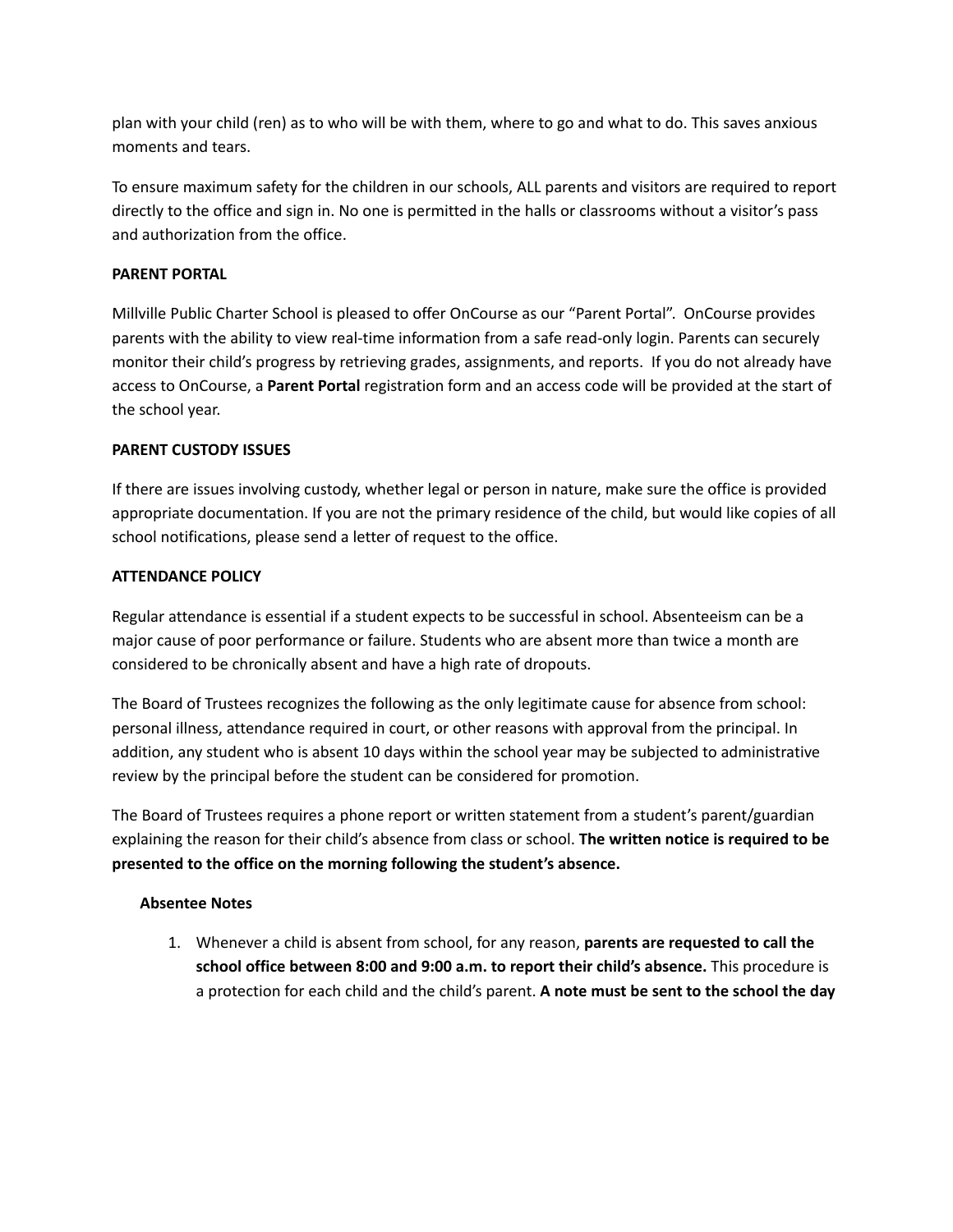**the child returns to school explaining the reason for the absence.** The note should be given to the school secretary. It will be forwarded to the school office.

**2. For further clarification, please refer to the late policy on the school website.**

The Board of Trustees reserves the right to verify written statements and to investigate the cause of each absence and/or repeat absences or tardiness.

For clarification of excused and unexcused absences, please refer to Administrative code 6A:16-7.8

#### **Late Arrival and Early Dismissal**

According to New Jersey State Law (18A: 38-25), children between the ages of six and sixteen years old must regularly attend school. It is the responsibility of parents or guardians to ensure consistent school attendance. Consistent student attendance is highly correlated with student achievement. Please make every effort to promote the excellent school attendance of your child, as instructional time is extremely important. Students with poor attendance will be monitored. All students should arrive at school on time. **When circumstances require that a student arrive late to school, the parent must sign the student in and explain the reason for the tardiness.**

#### **Tardiness**

It is understood that there are times when doctor's appointments and special circumstances warrant a tardy or early pick-up. Please try to schedule appointments outside of school hours to avoid a loss of instructional time. Habitual tardiness or constant early pick-ups will result in a meeting with the principal to discuss the situation.

#### **The Millville Public Charter School has established a procedure for student tardiness as follows:**

- 1. Students arriving late to school should report to the main office and must have a late slip to enter class.
- 2. Students are late if they arrive after the starting bell rings at 8:00 a.m.
- 3. Tardiness will be unexcused except for the following reasons:
	- a. Illness or medical appointments (with doctor or parent note)
	- b. Religious observance
	- c. Personnel (with administrative approval)
- 4. Following two (2) **unexcused** late arrivals at school a letter may be sent home from school reminding parents of the procedure and consequences of continued tardiness.

#### **Summary of the Attendance Policy Rules, Regulations, and Procedures:**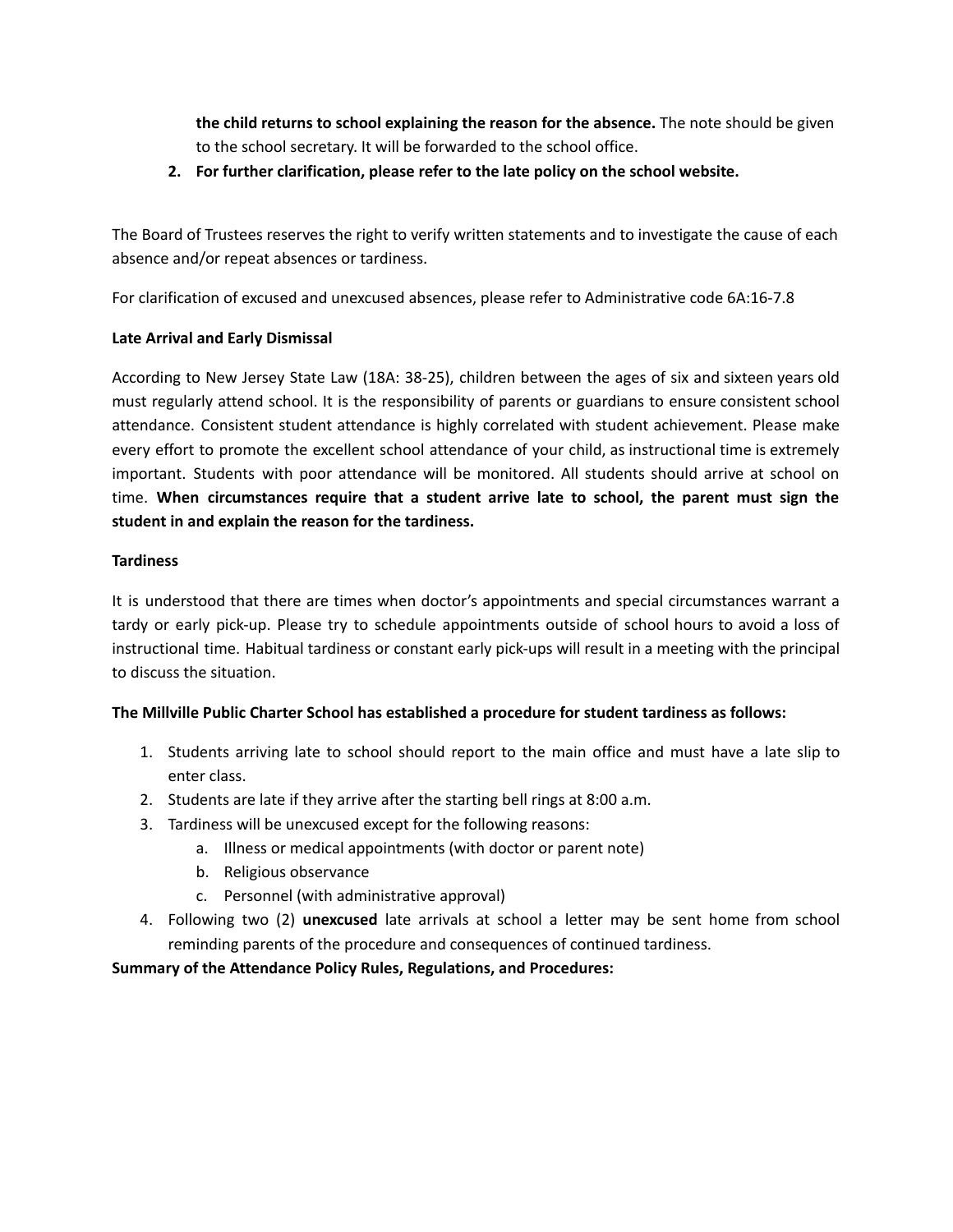**Every parent has the responsibility to make sure his or her child attends school regularly. According to NJ State Law (18A:38-25), children between the ages of 6 and 16 must attend school regularly. There is a strong relationship between a student's attendance and academic growth.**

- Whenever a child is absent from school for any reason, it is the parent's responsibility to call the office prior to 9:00 a.m. on the day of the absence and bring in a note when he/she returns to school. In order for a child to have an excused absence, a note is required for all absences within 1 day of returning to school.
- When tardy to school, a student must be signed in at the office by an adult and receive a late pass identifying the reason why the child was tardy. This is to be given to the teacher.
- When being dismissed early from school, a student must present a note to the office in the morning. If approved, he/she must be signed out at the appropriate time in the office. The note will be verified and kept in the office for that day.
- Participation in after school activities/events is not permitted if a student is absent from school on the day of the event. If a student is tardy (after **8: 00 AM**) or leaves school early, he/she will need written approval by administration to participate.
- Excessive absences from school could result in promotion remediation. Excessive defined according to the length of the class and includes all unexcused absences: Full year  $= 20$  days

Students should never leave the school property for any reason unless a parent, guardian, or school faculty member accompanies them. A student will not be permitted to leave the school grounds until the child is properly "signed-out" by a parent or guardian at the school office.

#### **MORNING AND AFTERNOON ARRIVAL & DEPARTURES OF STUDENTS**

- 1. **Students should not arrive at the Millville Public Charter School before 7:40 a.m., as there is no teacher supervision before that time.** Class begins at 8:05 a.m. at the Millville Public Charter School. If students arrive before 7:40 a.m. he/she will be unsupervised.
- 2. Students should board their assigned bus unless the child's parent notifies the school otherwise before 3:00 p.m.
- 3. Parents should ensure that their child is aware of his/her bus number, bus stop, address, and possibly the name of the bus driver. If there are any questions, please contact the office.
- 4. All students in Kindergarten through grade 5 must be met at the afternoon (p.m.) bus stop by a parent/guardian.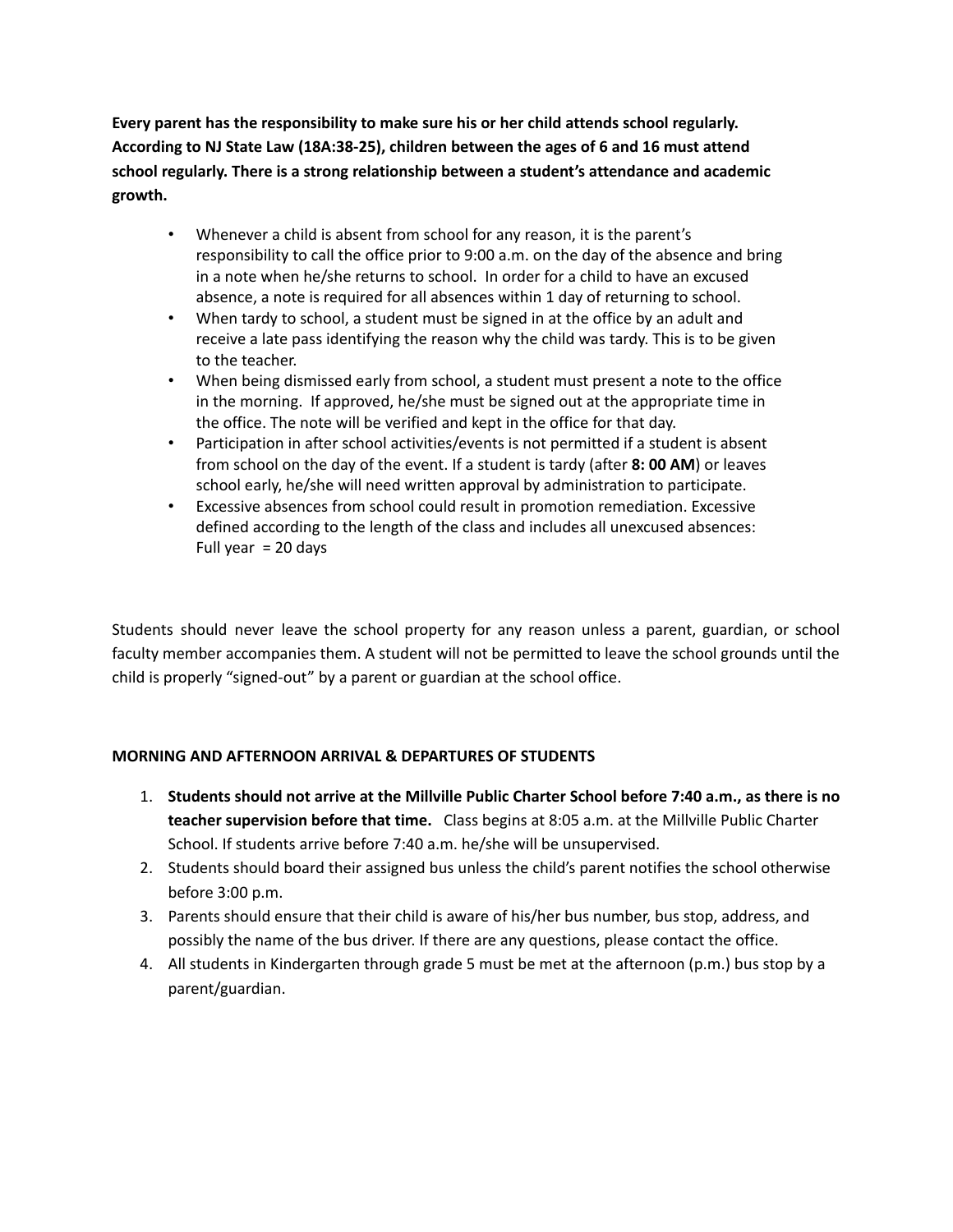#### **Signing Students In and Out of School**

The Millville Public Charter School discourages the early dismissal of students when classes are in regular session. Students should be removed from school early only for legitimate reasons when a reasonable situation prevents the child from attending school for the entire day. State law mandates students' attendance except for religious holidays and "Take Your Child to Work Day." **Needless early dismissals are disruptive both to the child's education and to the class that is interrupted**. Of course, there are occasions (medical appointments, etc.) when dismissing a child early is warranted. In such cases, the parent needs to report to the school office to "sign-out" the child, stating the legitimate cause for the early dismissal. It is recommended that the school be notified in advance, well before 3:00p.m of such circumstances.

NO student will be dismissed to any person other than their parent/legal guardian or persons listed on the registration form or emergency card, without prior written notice by the parent/legal guardian that another authorized adult may pick up the student from school. The adult picking up the student must report to the main office to sign the student out of school and provide picture identification.

Parents are to provide written notifications to the teacher in the morning when they are planning to pick up their child from school, unless it is an emergency.

Children are to go directly home when they are dismissed and not to remain in school or on the school grounds unless requested by the teacher or administration.

#### **PUPIL EDUCATION RECORDS**

Pupil education records of the Millville Public Charter School will be maintained in a manner that ensures student confidentiality, yet provides for accessibility by parents and appropriate professionals through procedures defined by State regulations. Your child's records will include data to identify each pupil, attendance records, and descriptions of pupil progress and health records.

Board of Trustees Policy also permits the inclusion of the following in pupil records: information contributed by teachers, samples of pupil work, standardized testing information, parental input and discipline reports. Your child's records are maintained in his/her school building.

The Pupil Records Act, N.J.A.C. 6:3-21, requires every Board of Trustees to notify, annually, all parents within the school district of their rights in regard to pupil records. According to this statue, parents and guardians have the right of access to their child's school records.

Pupil records are subject to challenge by parents on the grounds of inaccuracy, irrelevancy, disclosure or denial of access to individuals, organizations or agencies; or violation of the privacy or other rights of the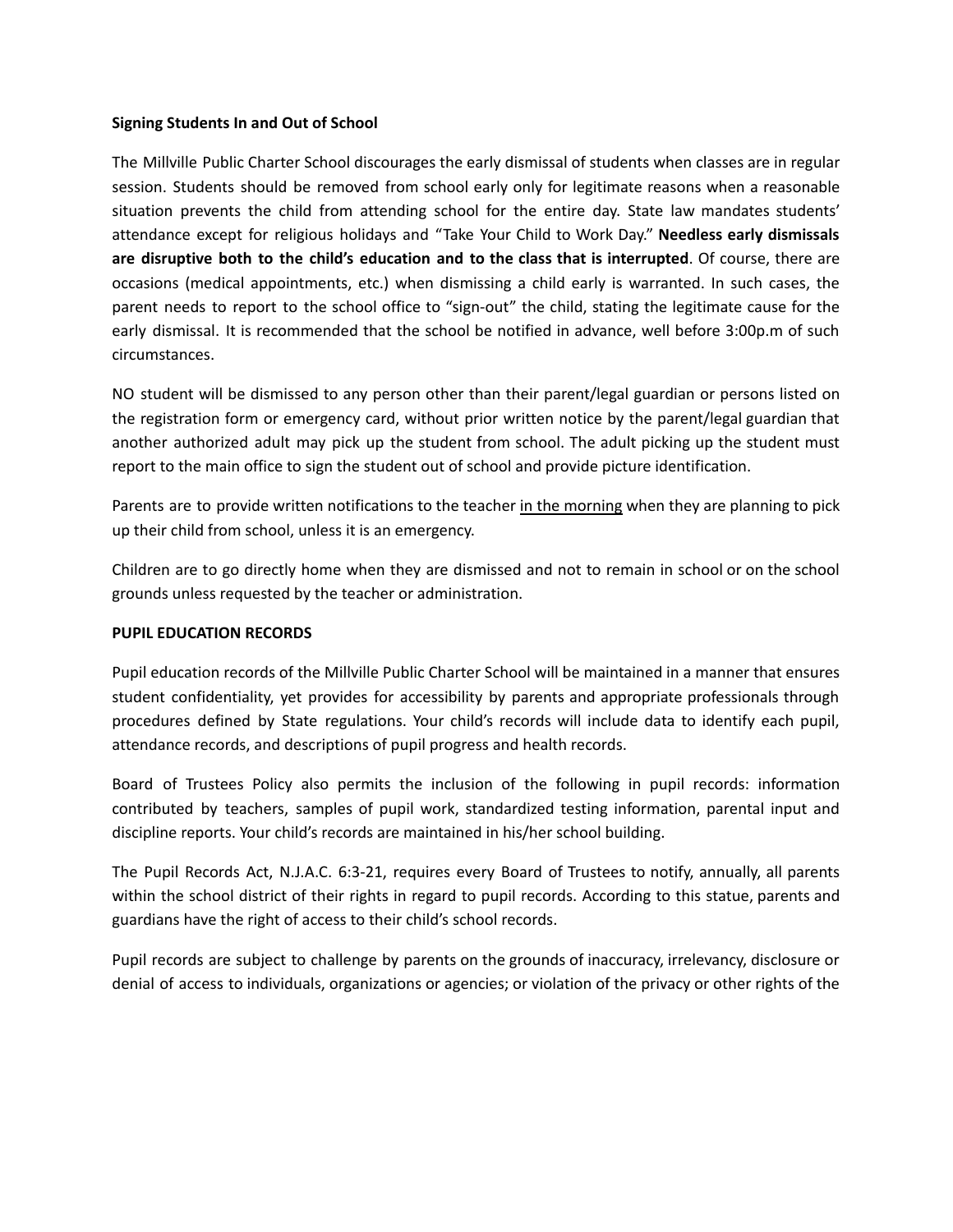pupil. The records may be viewed by appointment during normal business hours in the Office of the Principal of the school in which your child is enrolled.

#### **CHANGE OF ADDRESS/TELEPHONE NUMBER**

For the safety of your child, it is imperative that the school office be notified immediately of a change of address, home or work telephone numbers and email addresses.

#### **TRANSFERS**

Arrangements for transferring students out of the Millville Public Charter School must be made in person at the school office. Parents will need to provide their new address and the name and address of the school their child will be attending.

#### **ACADEMIC POLICIES**

#### **Report Cards & Marking Procedures**

From Kindergarten to Grade 8, report cards will be issued three times each year for marking periods of approximately 14 weeks each. Parent/teacher conferences will be scheduled for the first and last report period to discuss each child's educational, social and physical development throughout the school year. Report cards are based on the following rating scale:

#### **Kindergarten Grades**

- 4/C = Consistently Observed
- 3/U = Usually Observed
- 2/S = Sometimes Observed
- I = Infrequently
- += Partially Proficient

#### **Academic Grades 1 & 2**

- E/4 = Exceeds Grade Level Expectations
- M/3 = Meets Grade Level Expectations
- P/2 = Progressing Toward Grade Level Expectations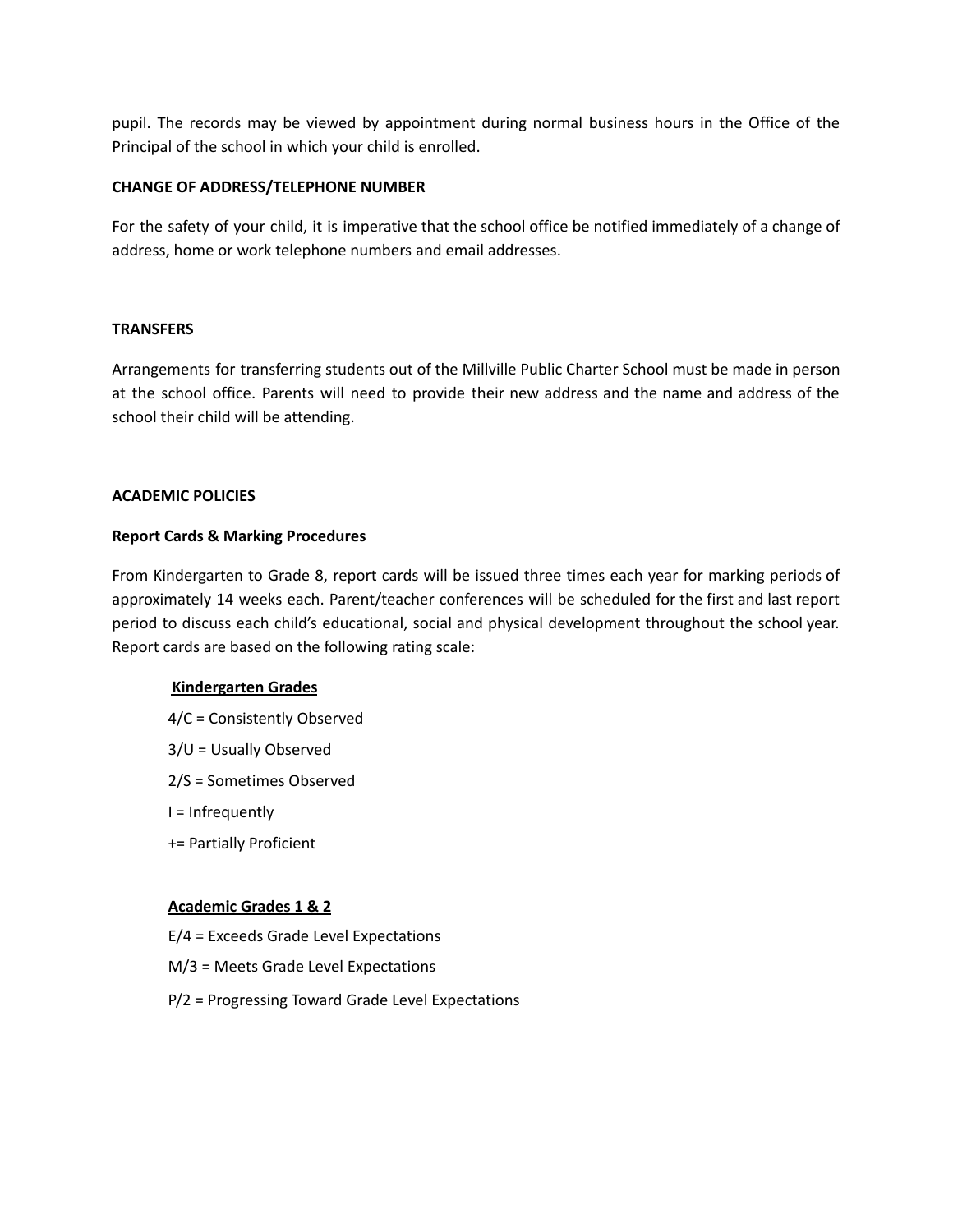N/1 = Does Not Meet Grade Level Expectations

I = Infrequently

+= Partially Proficient

#### **Academic Grades 3-5**

- $A = 100-90$
- $B = 89 83$
- $C = 82 76$
- $D = 75 70$

I = 69 ↓ Student is not at a satisfactory level of achievement. Intervention is needed to help students meet the necessary skills/standards.

I = Infrequently

+= Partially Proficient

#### **Academic Grades 6-10**

- $A = 100-90$
- $B = 89-83$
- $C = 82 76$
- $D = 75 70$

F = 69 ↓ Student is not at a satisfactory level of achievement. Intervention is needed to help students meet the necessary skills/standards.

- I = Infrequently
- += Partially Proficient

#### **Special Area Teachers**

- 4 = Exceeds Grade Level Expectations
- 3 = Meets Grade Level Expectations
- 2 = Progressing Toward Grade Level Expectations
- 1 = Does Not Meet Grade Level Expectations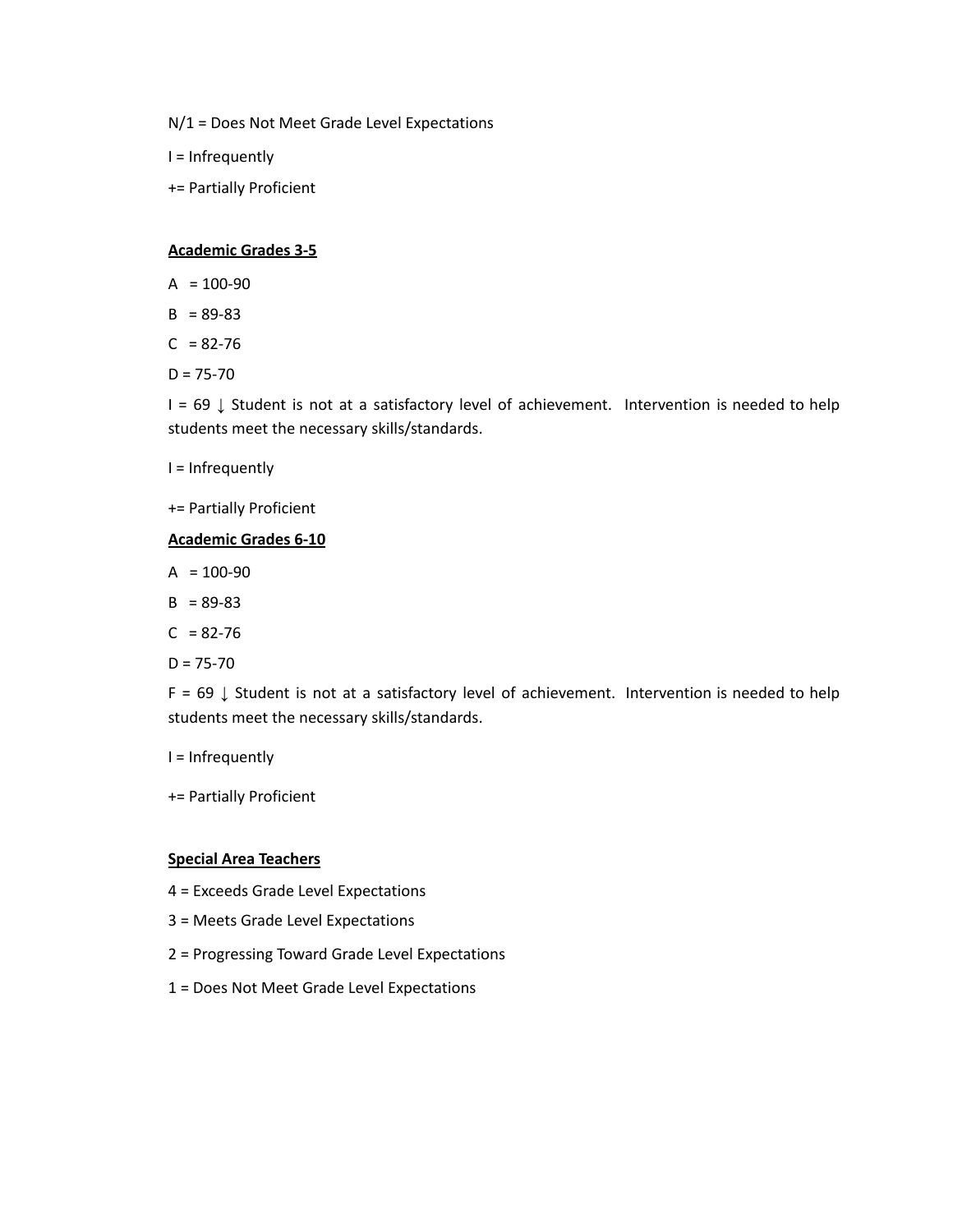#### **Placement of Students in Classrooms**

It is the policy of the Millville Public Charter School that the school principal and faculty will assign students to appropriate classes based on individual needs and educational development. Utilizing heterogeneous grouping, all classroom placements will be assigned in a manner that guarantees educational excellence and equity in instruction. When assigning classroom placements, the following criteria are considered: standardized achievement test results, classroom achievement, reading ability and grouping, social and emotional development of the individual child, and special needs. Special consideration regarding each child should be brought to the attention of the school principal by teachers or parents.

#### **Homework Policies**

The Millville Public Charter School's General Rules and Regulations emphasize the importance of completing homework assignments. Homework assignments are encouraged by the policies of the Millville Public Charter School Board of Education as they promote student achievement and school effectiveness.

It is recommended that the following time be spent on home study and work in the evening:

| Kindergarten  10-15 minutes |
|-----------------------------|
| Grade 1  15-20 minutes      |
| Grade 2  20 minutes         |
| Grade 325 minutes           |
| Grade 430 minutes           |
| Grade 535 minutes           |
| Grade 640-50 minutes        |
|                             |

Specific time spent on homework, of course, may vary from child to child. Individual student needs are considered when assigning homework, and assignments may be made up at the request of a parent with the permission of the classroom teacher.

Homework assignments are designed to reinforce skills taught in the classroom, and all homework assignments should have educational value. Parents should discuss any concerns regarding homework with the classroom teacher. It is recommended that parents spend some time each evening working with their child on educational activities regardless of whether or not there is a specific assignment.

Parents can have a very positive impact on their child's success in school. Remember that you are the most important person in your child's life.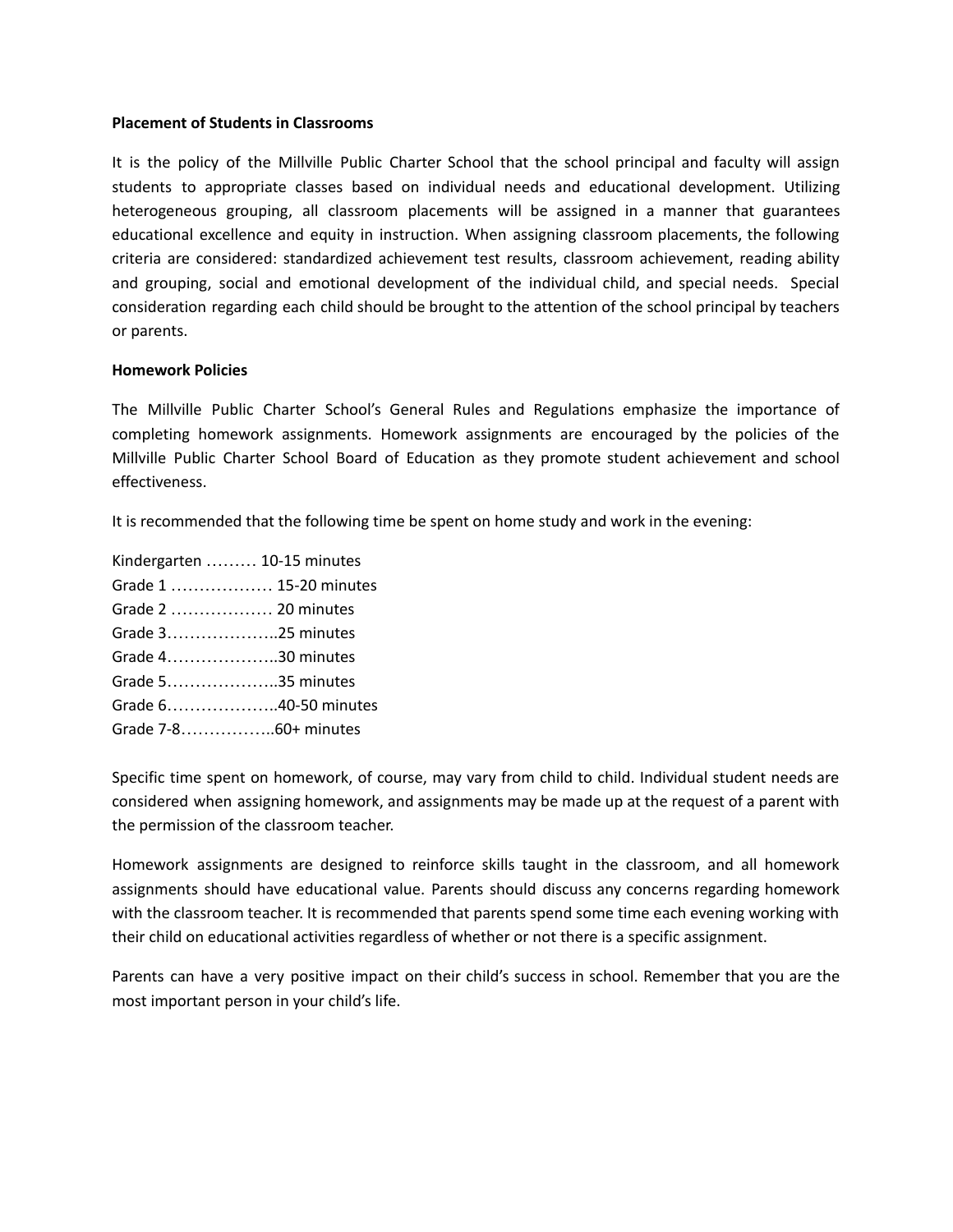#### **Vacation and Homework**

It could be the busy pace of today's lifestyle, but conflicting schedules due to parents' occupations or older siblings' schedules seem to have caused an increase in parents removing their child from school for family vacations. Officially this practice is discouraged. If, however, a student is removed from school for a vacation, they will have the same number of school days to make up any work missed upon return; therefore, if a student misses three days of school, the student will have three days to make up the work.

Also, please note that because our reading and math curricula are performance and activity based, they can no longer be assembled into a packet or work to be sent home before the vacation. Rather, all work will be presented and made up upon the student's return. This will allow both the student and the teacher the needed opportunity to explain and to provide all the materials necessary to complete the assignment.

#### **GENERAL SCHOOL RULES AND REGULATIONS**

The following is an overview of several of the most important general student regulations of the Millville Public Charter School.

#### **Snacks**

Students in Kindergarten and first grade (only) will bring in their own snack from home. Your child will need **1 healthy snack each day** to help make sure he/she will not become hungry or fatigued. Please send in one daily afternoon snack of individual portion size. We encourage parents to select healthy snack options. Snacks should be: crackers, fruit/vegetables, cheese, dried fruit, granola bars, and so forth. **Cookies, cakes and candy are not acceptable snacks and will be returned uneaten**. Please do not send in high fat or sugary foods. Students in grades K-10 are allowed to bring water bottles. Only water is permitted outside of the cafeteria. Please note a classroom refrigerator is not available. VPCS is not able to provide daily snacks.

#### **See Snack policy for details.**

#### **Field Trips**

VPCS encourages and supports class and school field trips. As part of the educational and performing arts program, students may be taken on field trips approved by the Board of Trustees. Field trip admission fees are paid by the school whenever possible. Parents are notified in advance whenever a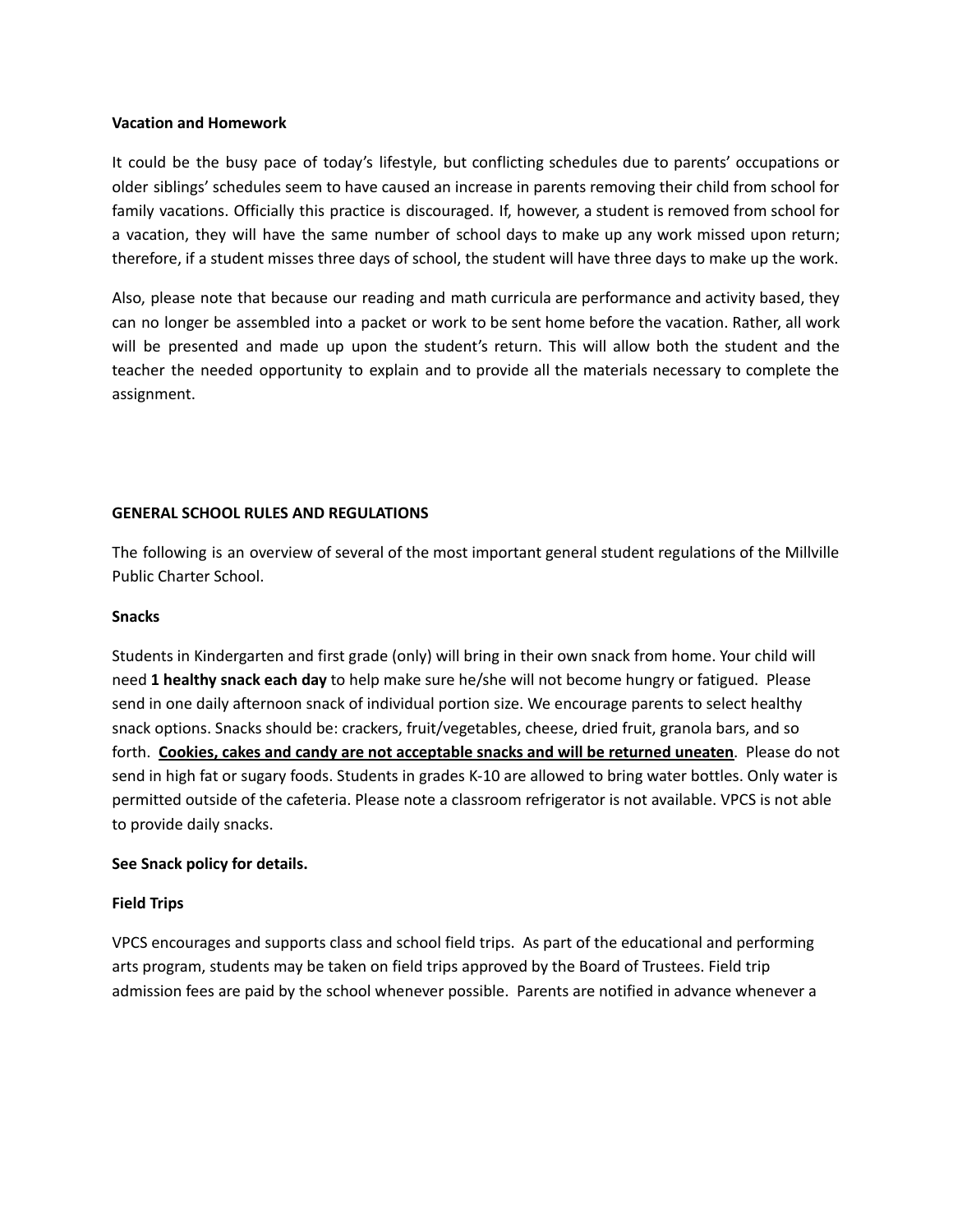trip is planned and of the cost if there is an admission fee. Any student who does not have parental approval will be unable to participate.

#### **Fire Drills/Security Drills**

Every month Millville Public Charter School students and school personnel must participate in school wide emergency drills. These drills are in cooperation with the police department and are to prepare us to evacuate the building in case of an emergency. Drills include such areas as: fire, bomb threat, lockdowns, and evacuations. Along with the security drills we will conduct a fire drill every month.

#### **Classroom Procedures**

Each individual teacher will establish his/her own classroom procedures. Questions about individual rules and consequences should be discussed with the classroom teacher.

#### **Student Drop-off Areas**

No vehicle should either obstruct emergency access to any school building or block another vehicle from its access to exiting the parking area. Parking should only be in designated parking spaces. Students should keep clear of designated parking areas for safety purposes, except when arriving or departing. For the safety of our children, students who are brought to school in the morning by private vehicles should be dropped off as follows: Parents will pull up at the drop off location and teachers or school staff will meet the vehicle and help the student out of the car and guide them to the school entrance.

#### **Student Drop-off Times**

Students should not be dropped off at the Millville Public Charter School prior to 7:40 a.m., as there is no adult supervision until those times**.**

#### **Personal Belongings**

Students should respect the personal belongings of each other and should never remove any article from the school that does not belong to them. Though the school does manage a "lost and found" area, students are strongly encouraged to take good care of their personal belongings. It is recommended that all children's possessions (lunch bags, lunch boxes, overcoats, jackets, sweaters, hats, gloves, instruments, etc.) be plainly marked showing ownership.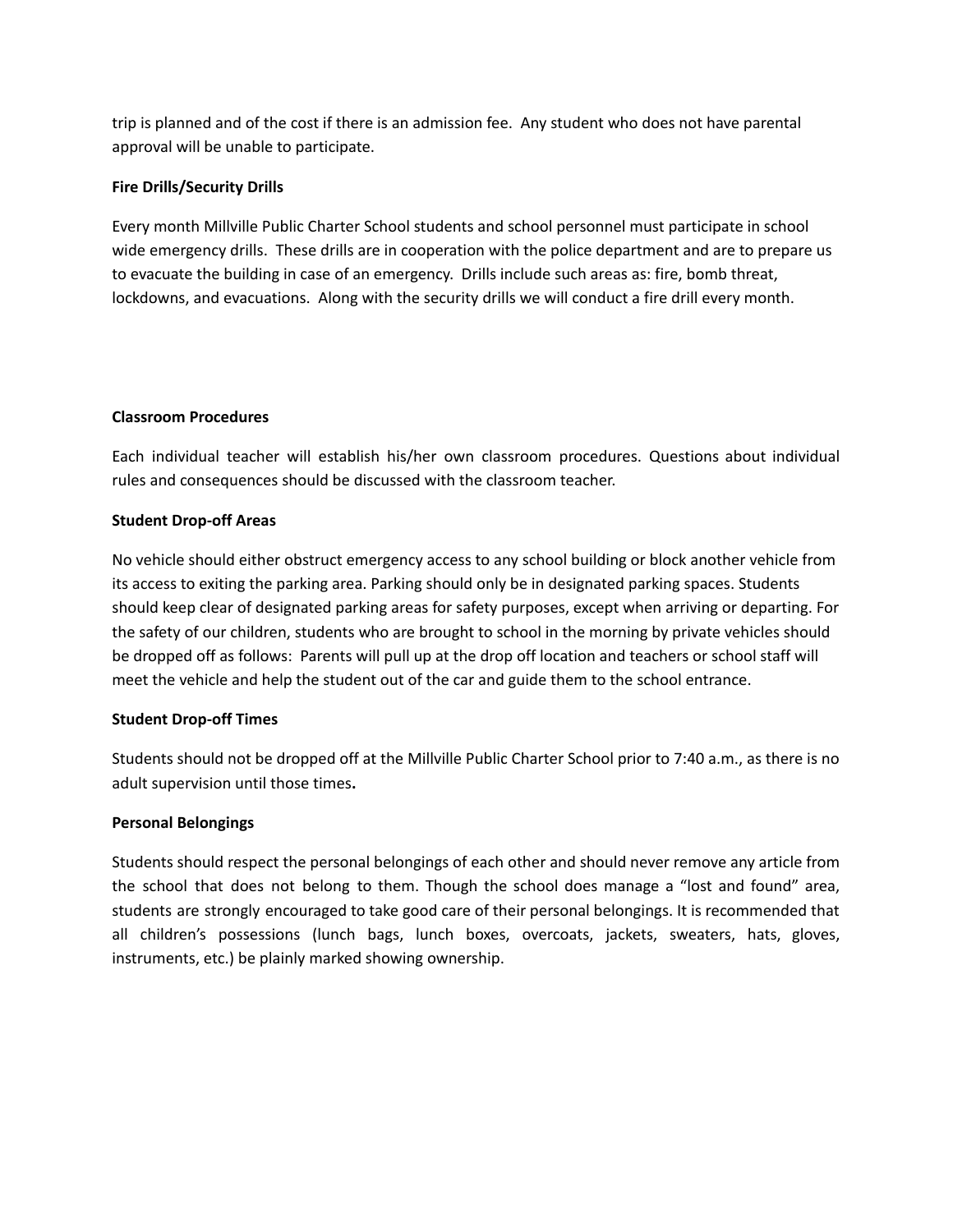Toys are NOT permitted at school unless granted by the child's teacher. *We discourage bringing any toys, electronic devices, or articles of significant monetary value to school. The school will not be responsible for items lost, damaged, or stolen.*

#### **Care of Public and Private Property**

Parents are reminded of their responsibilities to instruct students in the proper care of school textbooks and other school materials. Restitution must be made for any materials or property damaged or lost by students, including free textbooks or materials loaned by the school. Cooperation with covering school textbooks is requested. Each child is also expected to show respect toward all public and private property both surrounding the school as well as en route to and from school.

As our children grow older and more mature, both school and home should foster increased student responsibility for bringing to school all necessary items.

#### **Money in the School**

Students are discouraged from bringing money to school except for school lunch or other school activities. MPCS is not responsible for any money lost or stolen.

#### **Restitution of Stolen and Damaged Property**

A student who steals or damages any property not belonging to him/her will be required to make appropriate restitution to the party involved. Additional disciplinary action may be taken at the discretion of the school principal.

#### **Inspection of Storage Areas**

The school principal or designee may conduct regular inspections of pupils' desks or other in-school facilities provided by the school district to pupils for the storage of property.

#### **Chewing Gum**

Students are not permitted to bring chewing gum into the school building or on school grounds. It is the intention of this regulation to avoid the litter it causes which is extremely difficult to clean.

#### **Tobacco, Alcohol, and Drugs**

The use of tobacco products, alcohol or drugs by students on school property is prohibited.

#### **Bottled Beverages**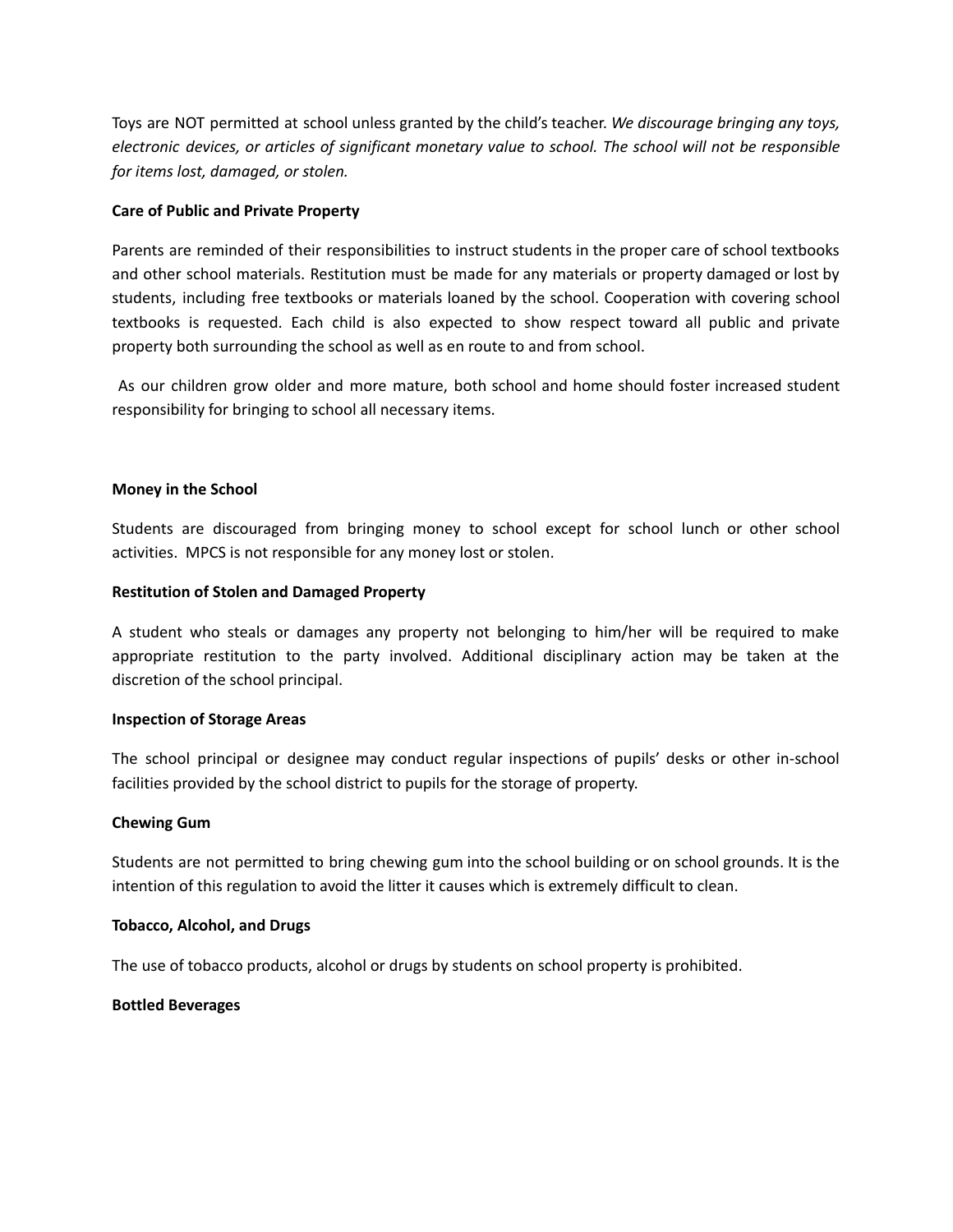For safety reasons, bottled beverages (water, juice, etc.) brought to school for lunch should be in plastic containers. Glass bottles are prohibited in school. Only water will be allowed in the classroom.

#### **Birthdays/Invitations**

#### **Birthdays**

We will allow birthday and holiday celebrations with food only if prior arrangements have been made with the teacher and the treats are in accordance with New Jersey Nutrition School Laws-see parent letter regarding snack policy.

#### Invitations

Teachers will gladly distribute invitations for your child's parties provided that everyone in the class receives an invitation. If you are only inviting a few people from the class, invitations must be distributed outside of school. Please note: we cannot provide addresses of students.

#### **Visitors to the School**

All visitors to the school (parents, PTA, etc.) MUST report to the school office, sign the visitor's book, and get a visitor's badge every time they visit the school. A visitor may not bring a child or children, or family/friends/relatives to a classroom **without the express permission of the teacher and the principal**. To maximize the greatest level of safety and security for our students, visitors are not permitted to wander through the building without permission. Parents may NOT interrupt the classroom teachers during the day. If you wish to speak with your child's teacher, please call the office to make an appointment.

#### **Volunteers**

Parents are encouraged to share their time and talents. Volunteering might include anything from clerical and cleanup assistance, helping in the classroom, sharing of a particular expertise or talent, or helping out on the playground. Please contact the main office if you are interested in being a volunteer.

#### **Pets**

Pets are not permitted on school property, but if for some reason it becomes appropriate for animals to be brought into the classroom, teacher/administrator permission must be granted. It is the sole responsibility of the parent to transport the pet to and from school, and supervise the visit.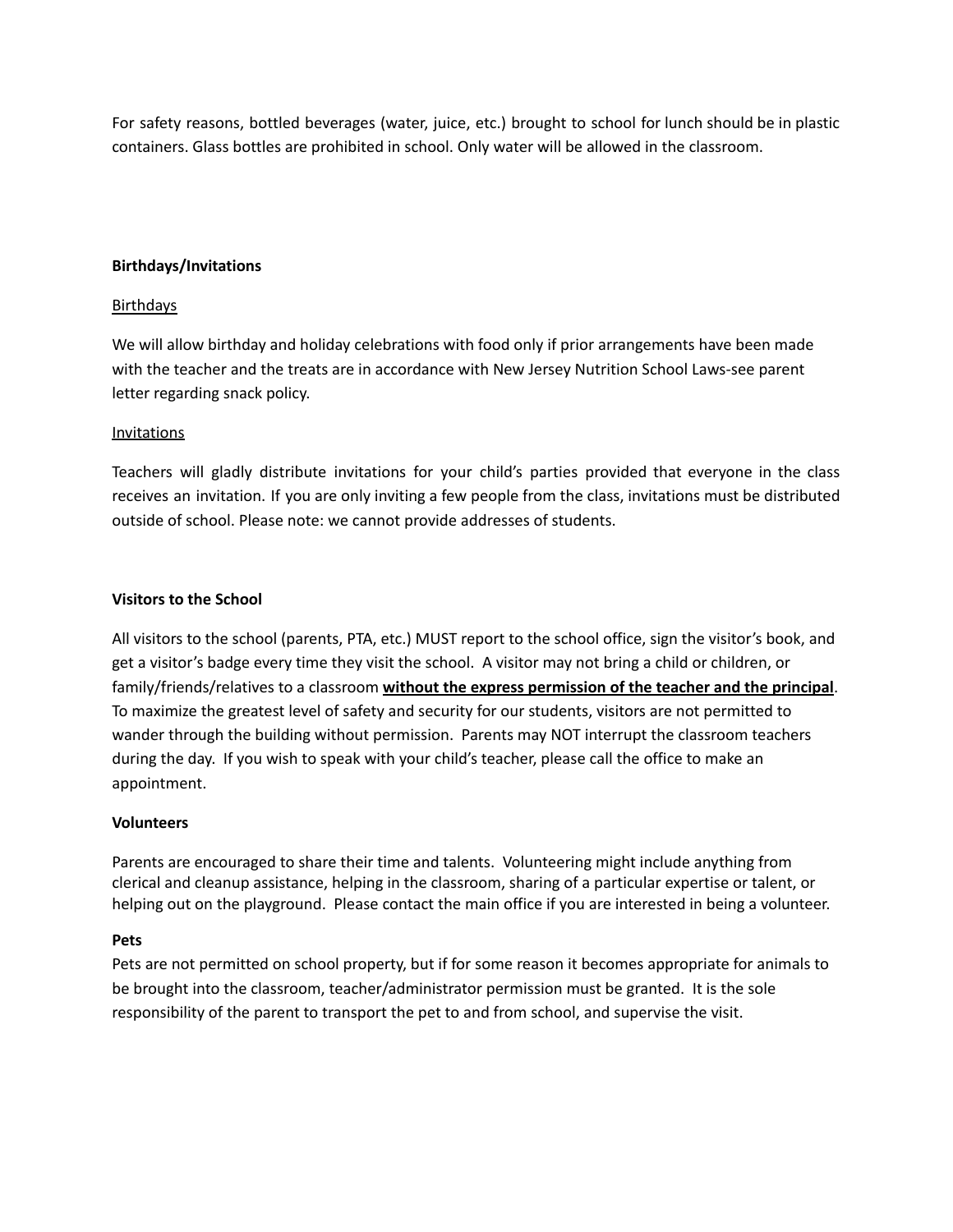#### **Dress Code**

Students should respect and abide by the following school uniform dress code adopted by the Millville Board of Trustees:

- 1. Student's attire should meet the requirements of the uniform designated for the school.
- 2. Students' attire shall be neat, clean and reflect an appearance of modesty and good taste.
- 3. Students attending any school functions (field trips, activities during school hours and evening programs) shall dress as directed by the teacher/administrator. If a child does not dress as directed, he/she shall not attend the activity and will be provided academic work (if the activity is during the school day).
- 4. Hair shall be clean and well groomed. Students' eyes should be visible at all times.
- 5. Hats may not be worn in the building since they can be expected to obstruct the vision of others. Hats shall not include headwear of religious significance, such as yarmulkes.
- 6. Any accessory (jewelry, pins, spiked wristbands, etc.) that constitutes a safety hazard and/or distraction will be removed at the request of the teacher/administrator.

#### **Girls Uniforms**

- 1. (Solid navy blue or khaki): jumpers, pants, skirts, skorts, capris, or Bermuda shorts. Bermuda shorts may be worn from the first day of school until October 15<sup>th</sup>. Students may resume wearing Bermuda shorts on April 15<sup>th</sup>.
- 2. (Solid white, light blue or navy blue): blouse or polo shirt with buttons and long or short sleeves.
- 3. (Solid white or navy blue) socks: (crew, ankle or knee high) and tights or leggings. When wearing leggings you must wear solid navy or white socks.
- 4. Solid navy blue, black, grey, light blue or white crew neck sweaters only. Hoodies are NOT permitted.
- 5. Dark colored securely fitting shoes and dark or lightly colored sneakers are required. Sneakers are mandatory for Physical Education and dance classes.
- 6. Boots are permitted in bad weather, but students must change into shoes or sneakers once arriving in the classroom.
- 7. Undergarments must be worn and must not be visible at any time. Pajamas/ slippers are prohibited.

#### **Boys Uniforms**

1. (Solid navy blue or khaki): slacks or Bermuda shorts. Bermuda shorts may be worn from the first day of school until October 15<sup>th</sup>. Students may resume wearing Bermuda shorts on April 15<sup>th</sup>.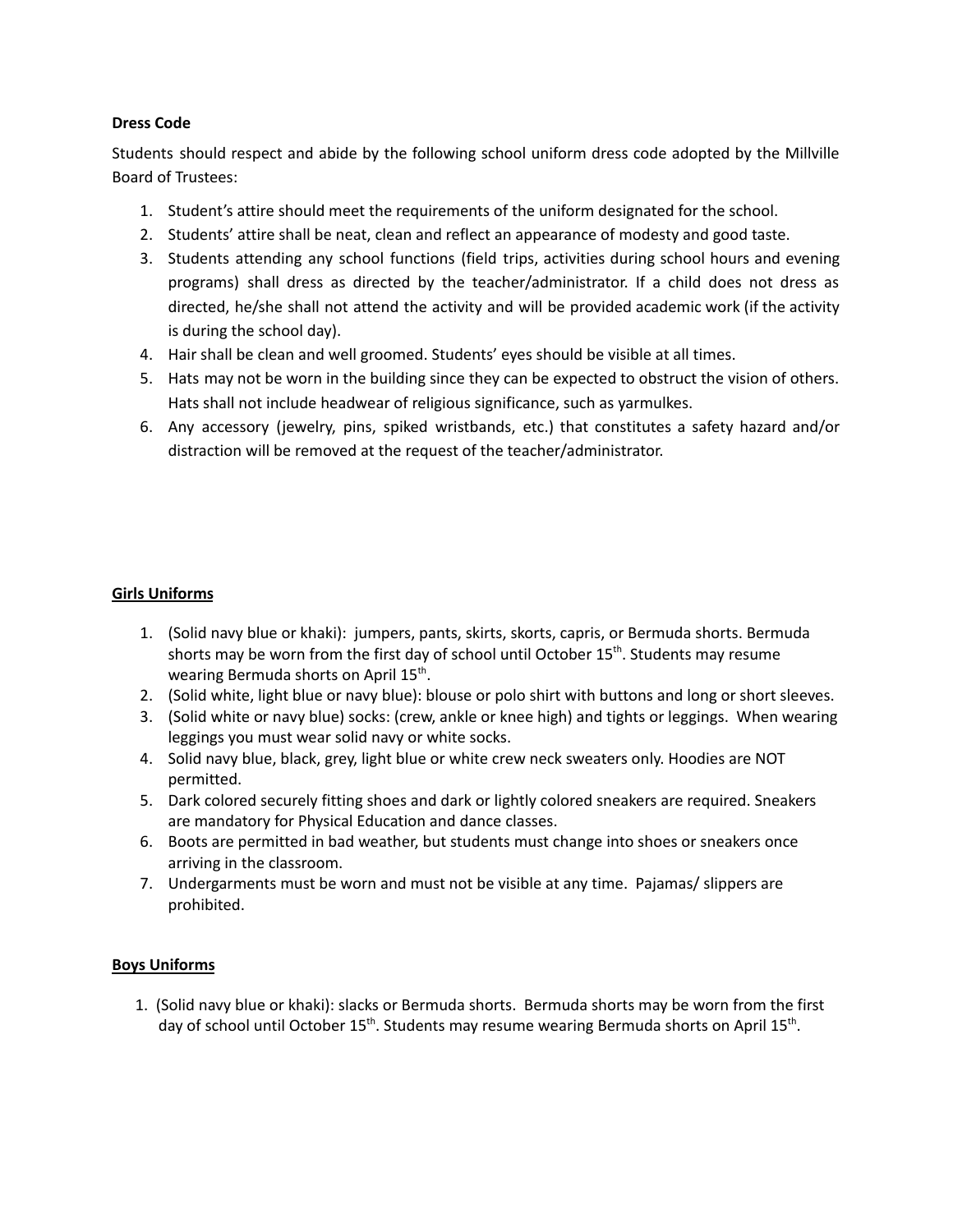- 2. (Solid white, light blue or navy blue): shirt or polo shirt with buttons and long/short sleeves only.
- 3. (Solid white or navy blue) socks: (crew, ankle or knee high).
- 4. Solid navy blue, black, grey, light blue or white crew neck sweaters only. Hoodies are NOT permitted.
- 5. Dark colored securely fitting shoes and dark or lightly colored sneakers are permissible. Sneakers are mandatory for Physical Education and dance classes.
- 6. Boots are permitted in bad weather, but students must change into shoes or sneakers once arriving in the classroom.
- 7.Undergarments must be worn and must not be visible. Pajamas and slippers are prohibited.

**TOPS:** Shirts and tops must be long enough to cover the stomach and back at all times, yet no longer than the end of the fingertips. Attire must have sleeves that cover the shoulders. Low-cut tops are not permitted. Ripped or torn garments are not permitted.

**BOTTOMS:** Pants must be worn at the waistline with buttocks and undergarments covered. Shorts must extend in length to the end of the fingertips. Ripped or torn garments are not permitted.

**SHOES:** Footwear must be worn at all times. Sandal-like shoes are inappropriate (No crocs or ugg slippers). Dark colored shoes and sneakers are permitted. Ripped or torn shoes or sneakers are not permitted.

**SPECIAL DRESS DAYS:** A detailed list of appropriate wear will be provided for:

After School Clubs Dances Dress Down Days Field Day Field Trips Performances Special Dress Day Spirit Wear Day Classroom Celebrations

#### **\*Please see enclosed uniform policy.**

**Enforcement:** The dress code shall be enforced according to the lines of authority, i.e. the teacher, the principal, the executive director and the school Board of Trustees, in that order.

#### If a student is not abiding by the dress code, parents will be contacted to bring in appropriate clothing **as soon as possible on that day.**

Any situation that is not either specifically covered in these general rules and regulations or discussed in the Millville Public Charter Schools Family Handbook will be considered a matter of discretion by the school principal and/or faculty, based upon appropriate local and state regulations. We ask that all parents please discuss these school regulations with their children. Each school regulation is designed to encourage safety habits, respect, cooperation, order and a positive learning climate. Millville Public Charter School will strive to promote fair and assertive discipline, love, care, and respect.

#### **STUDENT HEALTH POLICIES**

#### **Immunization Requirements for School Entry**

Immunization requirements for school entry, attendance or transfer into the Millville Public Charter School are consistent with the New Jersey State Sanitation code and are **outlined for your convenience**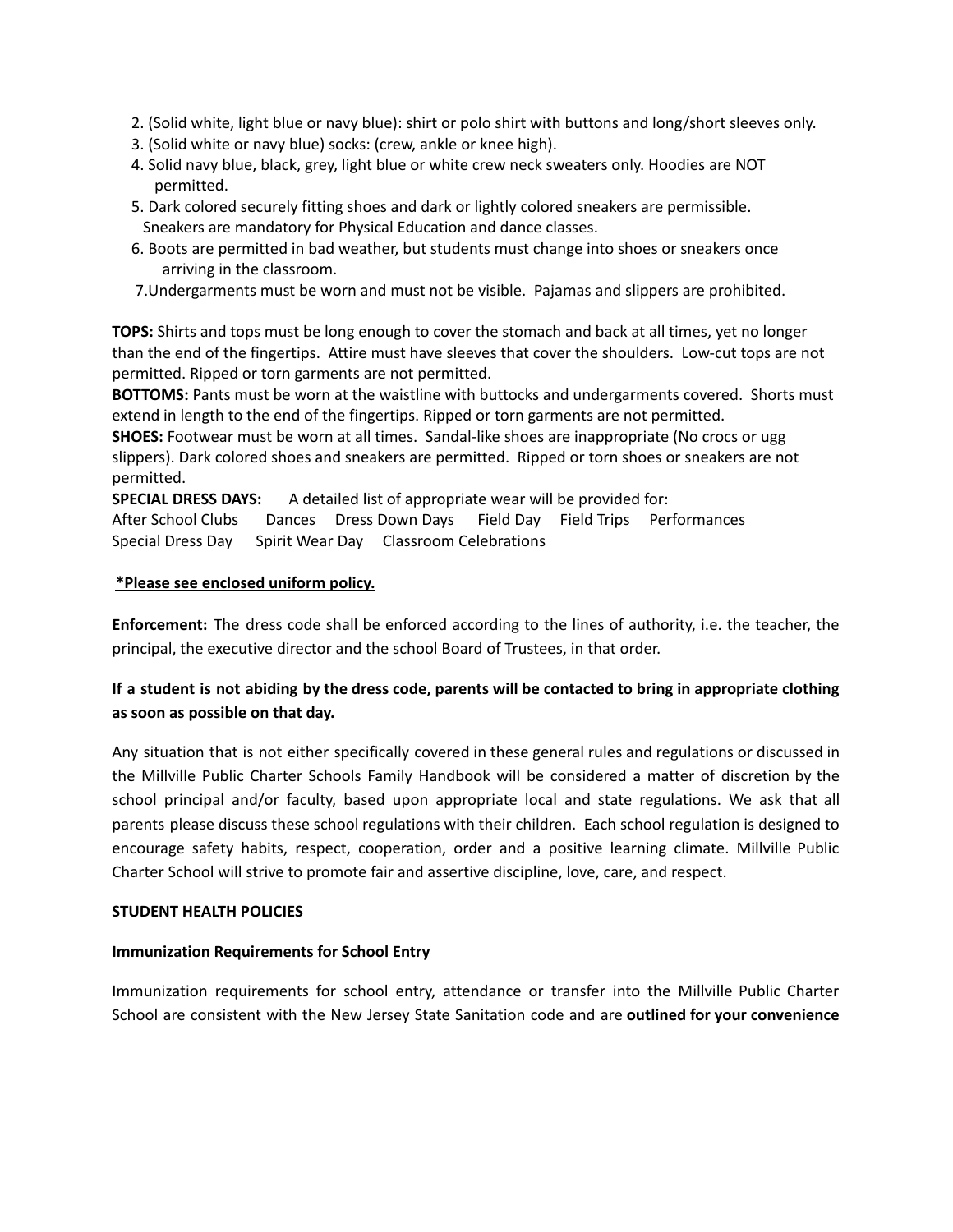**on our website.** The following documents shall be accepted as evidence of your child's immunization history:

- 1. An official school record,
- 2. A record form from the public health department,
- 3. A certificate signed by a health-care provider indicating compliance and listing the individual immunizations, or
- 4. An official record of immunization from the New Jersey Immunization Information system indicating compliance with immunization requirements.

The Millville Public Charter School is not able to knowingly admit or retain any child whose parents or guardian has not submitted acceptable evidence of the child's immunizations. Exemptions to this requirement are identifiable and additional information can be obtained from the school's Health Services Office. An official New Jersey School Immunization Record will be maintained for every student.

#### **Administration of Medication**

If a student needs medication, including cough drops, during school hours, it is necessary for you and your health care provider to complete a brief form for each medication. All medication given during school hours, including medication given by parents must be administered through the school's health office in presence of the school nurse. This would include over the counter medication. The first dose of any new medication must be given at home. The medication authorization form is available in the nurse's office and is required for each medication your child will be receiving. No medication will be administered in school without proper documentation from a legal prescriber; nor will the medication be administered without the medication being pharmacy labeled. Forms may be faxed to the school provided our Health Service office receives the original. **Please remember that a student may not bring medication to or from school.** Arrangements may be made with the school nurse to pick up any remaining medication.

Students with chronic health conditions (asthma, diabetes, anaphylaxis or other life threatening diagnosis) who may require self-administration of a medication require separate documentation. These forms are available in the nurse's office. Every effort will be made to accommodate student needs. Please feel free to call if you have any questions.

#### **Food Allergies and Administration of Epinephrine**

School policy and procedures for the administration of epinephrine for food allergies may be viewed on the district website and is available in the school offices.

#### **Emergency Information**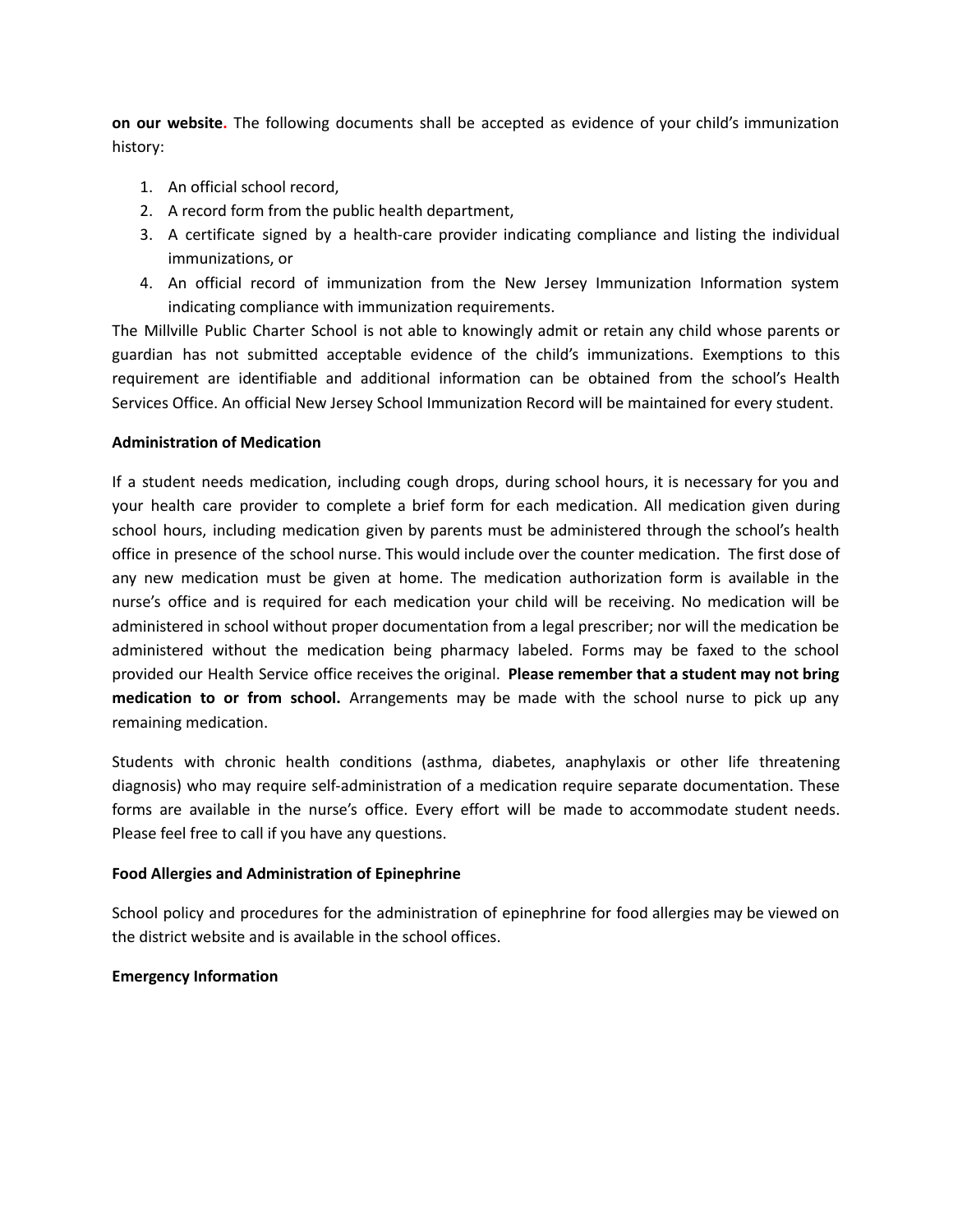The Millville Public Charter School Health Department requires that parents fully complete the Emergency Information form to be kept on file in the main office and the Health Services Department. The purpose of this form is to enable the school to administer emergency first aid and provide for emergency treatment of students by a school nurse or licensed physician in the event that a parent or guardian could not be reached in an emergency. Please complete the Emergency Information form with the names and telephone numbers of valid emergency contacts that will be accessible during school hours in the event of illness or injury to your child. Please inform all contacts they will need to present picture identification when picking up a child.

#### **Health Screenings/Services**

The Millville Public Charter School Health Services Office provides health screenings to students as recommended by the New Jersey Department of Education. A certified school nurse for students who are enrolled in Kindergarten through fifth grade conducts the school auditory and vision screening programs. Scoliosis screening is provided to 5<sup>th</sup> grade students who are at least ten years of age. Height and weight screenings are performed annually. Health screening referrals are made as indicated by the current School Health Services Guidelines.

#### **Physical Examinations**

Each student must have a physical examination upon entry into Millville Public Charter School as required by the State of New Jersey. This examination must be done no more than 365 days prior to entry and must state what, if any, modifications are required for full participation in the school program. Students will have 30 days after entering school to produce evidence of a current physical examination. Because of the importance of obtaining subsequent examinations at least once during each developmental state, Millville Public Charter School also recommends that a physical examination be performed at least once during the early childhood (grade 3) and pre-adolescence (grade 6). Your Health Care Provider must do physical examinations; if you do not have a Health Care Provider, please contact the school Nurse.

#### **Diagnosis and Treatment**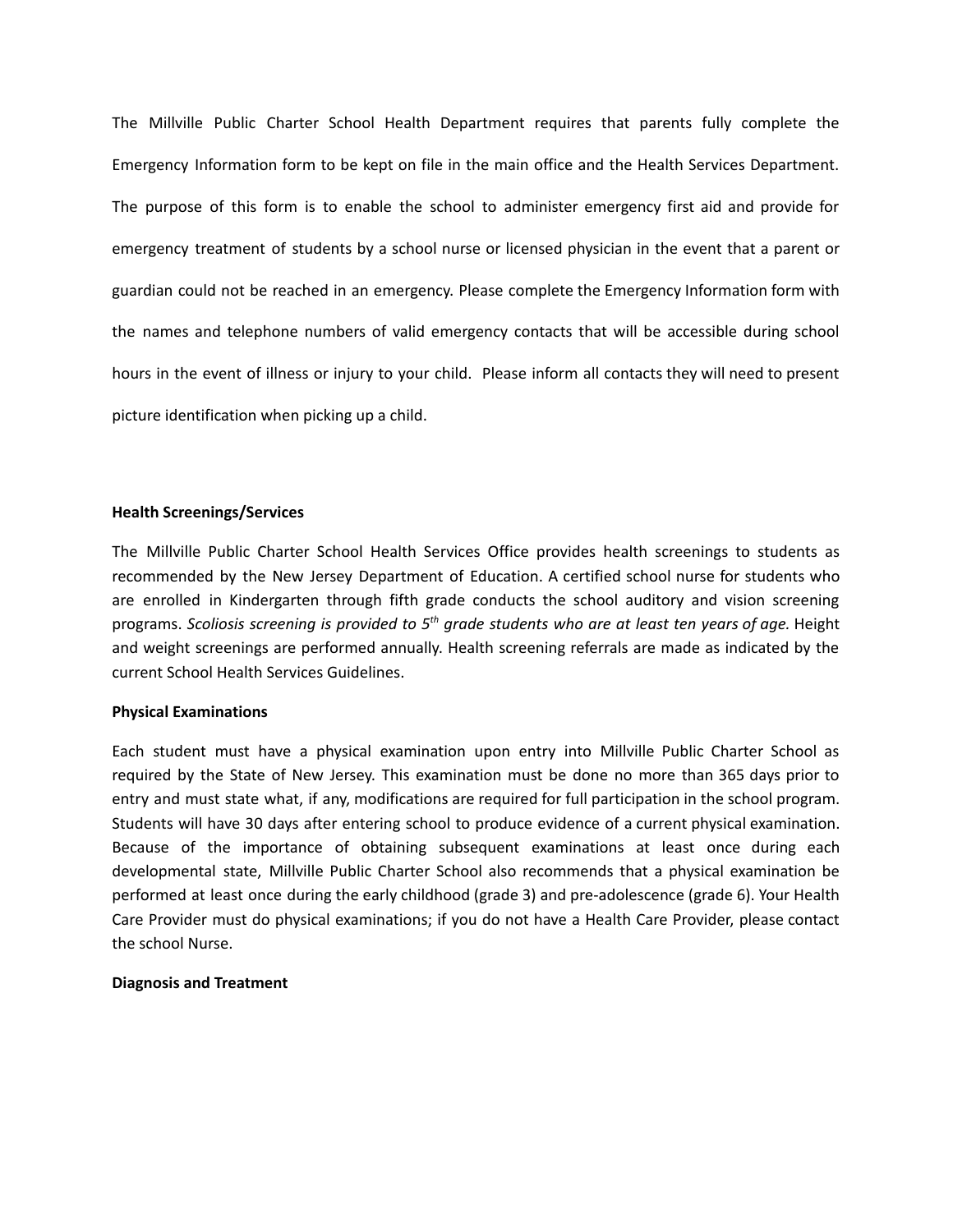While health guidance is available, the Health Services Office does not diagnose, prescribe treatment, treat injuries occurring at home or give treatment other than first aid as outlined by the school physician's standing orders. For additional information regarding health regulations or services, please feel free to contact the school nurse or your healthcare provider.

#### **HOME INSTRUCTION**

When a child is expected to be out of school for a prolonged period of time because of certain illnesses or immobility, parents may request that a teacher be contracted for home instruction through the administration. A certificate must be obtained from the attending physician with a statement of the nature of the illness or disability and also a statement that the child is capable of receiving instruction without endangering the child's health.

#### **INTERVENTION AND REFERRAL SERVICES TEAM**

The Millville Public Charter School has an Intervention and Referral Services Team, and implements procedures and strategies as warranted. This team provides the faculty with direction in formulating coordinated services and team delivery systems to address the full range of student learning, behavior and health problems in a general education program.

#### **COMMUNICATION WITH SCHOOL/PARENTS**

#### **Appointments with Teachers and Principal**

If you would like a conference with a teacher or the principal, it is important that you call the office to make an appointment so that time can be set aside for a conference. Often parents come in without an appointment and are disappointed because the teacher or principal may not be able to see them due to prior commitments. Please see the teacher first to discuss any classroom concerns.

#### **Parent/Teacher Conferences**

Parents will receive written notification from the school explaining the schedule for each conference session and appointment procedures. Parents are strongly encouraged to attend their parent-teacher conference. Parents are also welcome to contact the school at any time to schedule additional appointments with classroom teachers, if necessary. We feel that it is very important to maintain good communication with the home.

#### **Telephone Calls to Teachers**

Telephones of any kind should not ring in the classrooms so the teacher is able to give undivided attention to the classroom instruction during class time. In an emergency or a situation that needs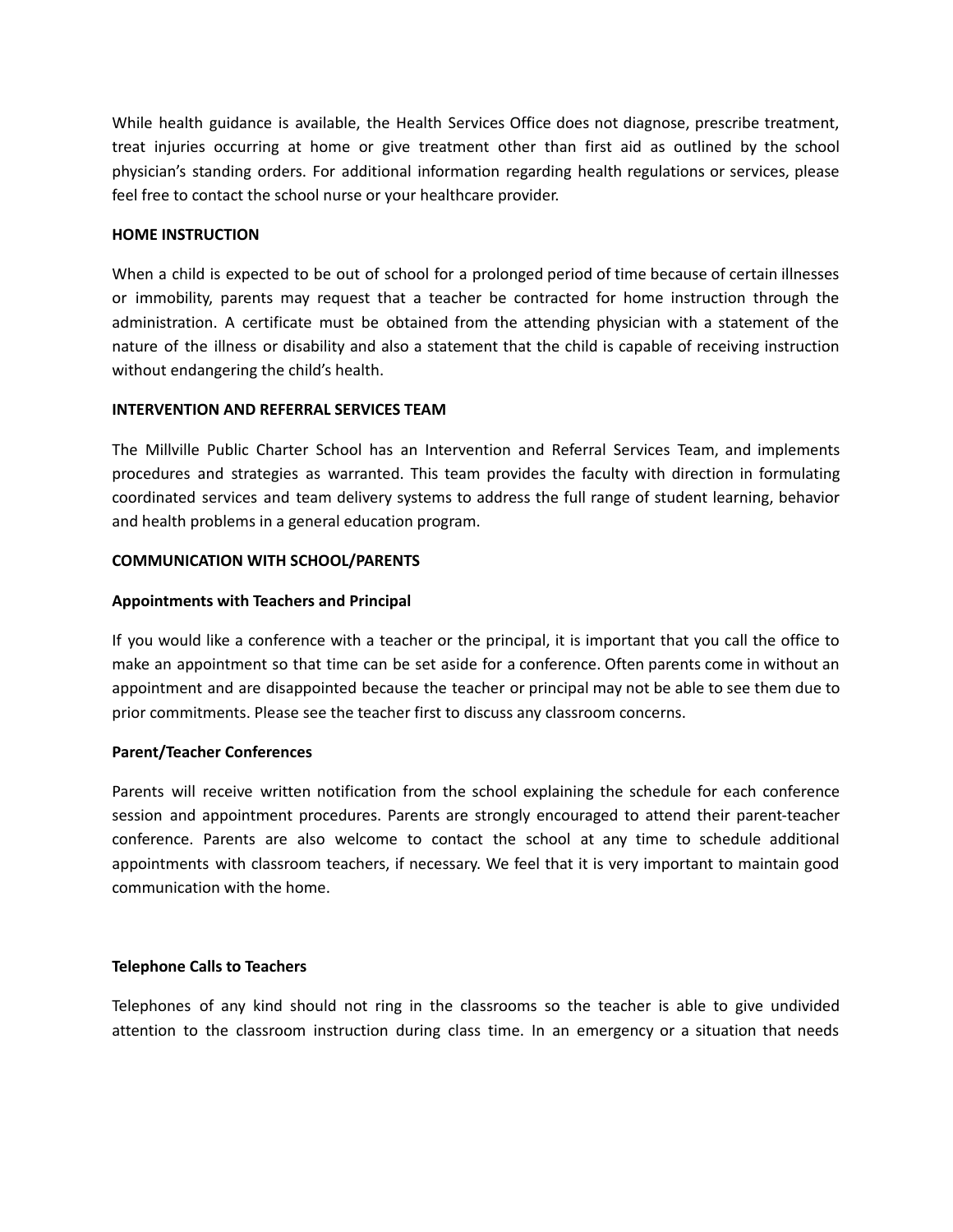immediate attention, a message should be given directly to the school secretary who will relay the message.

#### **School Visitations**

All visitors at the Millville Public Charter School must immediately report to the school office and sign in. Parking is restricted to designated parking spaces to avoid the obstruction of emergency vehicles and/or school buses. Visitors must conduct themselves in accordance with school policies and must not disturb the operation of the school or class sessions in any way. When visiting classrooms, care should be taken to prevent the interruption of instruction. Teachers cannot conduct conferences while instructing or supervising pupils.

Any forgotten items (lunches, money, books, etc.) that are left for a child after instruction begins should be given to the secretary in the main office.

There is no smoking on school grounds.

#### **Notices Sent Home From School**

Every Tuesday notices will be sent home from the school office with your child to keep you informed concerning school policies and activities. Please reinforce with your child the importance of bringing home school notices punctually for you to read. Please look for the **Communication Folder** and be sure to return all information requested as soon as possible.

#### **Parental Concern Procedures**

Parental concerns should be handled first with the classroom teacher(s) to ensure communication between the proper parties. If a resolution to a problem cannot be reached at this level, the school principal will become involved. A conference including the school principal, teacher(s) and/or parent(s) may be scheduled to discuss the concern and find a reasonable and fair solution in the best interests of the child. Documentation of the problem, conferences related to it and proposed solutions would be recommended.

#### **LUNCH PROGRAM**

Nutritious school lunches will be served each day for those students who elect to participate in these programs. The school lunch program will provide a nutritious, well-balanced lunch every day. White milk, chocolate milk, and apple juice are available for purchase.

Parents have the ability to purchase lunch for the following week by sending in the lunch selection sheet and money. Credit for school meals is not possible, so please ensure that your child's money comes to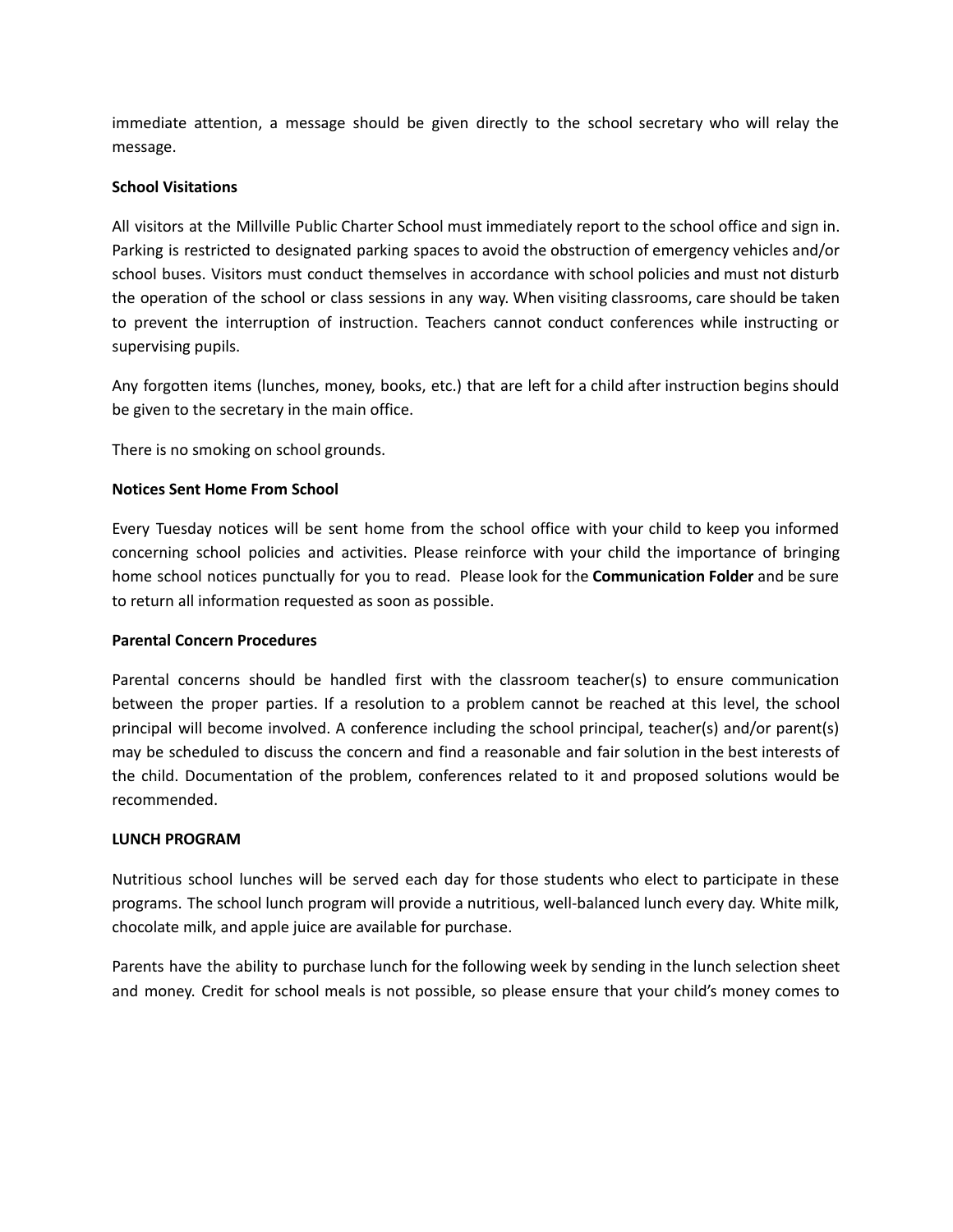school with his/her weekly lunch order. Checks for lunch should be made out to the Millville Public Charter School.

Families will be provided with an opportunity to make an application for free or reduced priced meals at the beginning of each school year. Income guidelines published by the New Jersey nutrition programs determine eligibility for these benefits. If a family experiences a change in its income during the school year that would affect its eligibility for benefits, the school should be notified immediately and a new application must be completed. We will be happy to assist families in securing the benefits to which they are entitled and to answer any questions regarding our meal programs. The Millville School District is compliant with all State and Federal mandates regarding nutrition. More information will be distributed throughout the school year.

Please note: We are unable to heat a student's lunch brought from home or deliver school lunches brought from home on a consistent basis. If a student chooses not to purchase school lunch please send your child in with their lunch. **Fast food is not permitted.**

#### **TRANSPORTATION**

#### **Bus Conduct/School Bus Safety**

The bus driver is in full charge of the school bus at all times and is responsible for order; passengers must obey the driver promptly and respectfully. The rights of pupils to ride on the bus are conditional, requiring good behavior and observance of bus rules. Students should be on time at their designated bus stops. No child should stand in the roadway while waiting for the bus. Children should observe safety rules when walking to and from bus stops and conduct themselves in a safe and orderly manner while waiting for their buses. Crowding and pushing when entering and exiting buses is prohibited. A child should not approach a bus at a loading zone until the bus has come to a complete stop, not enter or exit the bus when it is in motion. Several other important transportation regulations should be discussed with your child:

- 1. Students should go immediately to their assigned seat on the bus and remain there until the bus reaches its destination.
- 2. Keep arms and other parts of the body inside the bus at all times.
- 3. Assist in keeping the bus safe and clean; respect and protect its furniture and equipment.
- 4. Loud talking or excessive noise on the bus is prohibited as this kind of confusion distracts the driver who must concentrate on the road.
- 5. Any damage to the bus should be reported immediately to the driver.
- 6. In case of a road emergency, remain in your seat until your driver gives instructions.
- 7. Keep the aisles clear.
- 8. Be courteous and responsible passengers.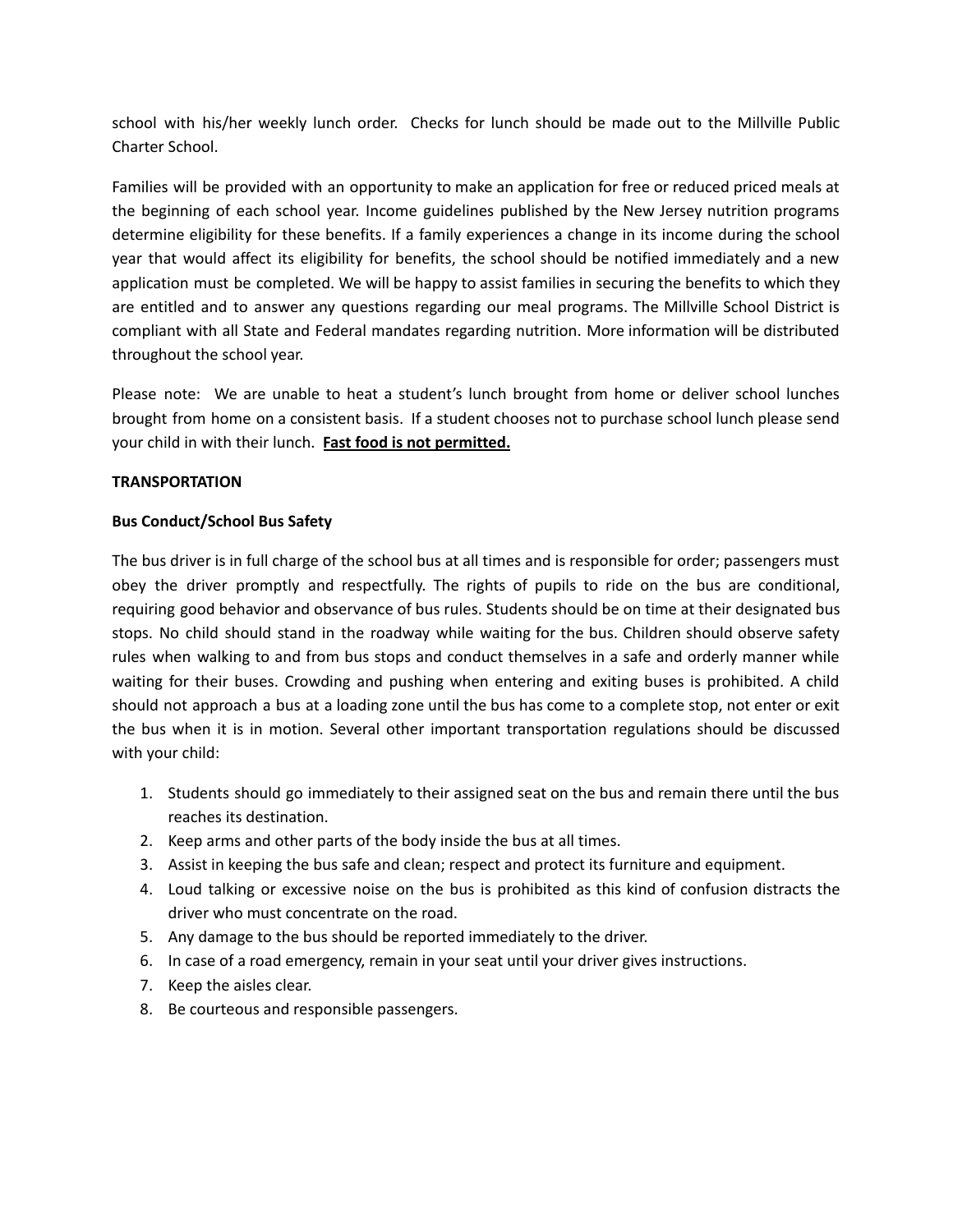- 9. Do not open or close windows without permission of the driver.
- 10. Never throw any article from a bus window.
- 11. For safety reasons, live animals and large items such as skateboards, surfboards, etc. are not permitted on the bus.
- 12. On all buses equipped with seatbelts, students are required by law to buckle-up and remain buckled until ready to depart the bus.

#### **SCHOOL FACILITIES**

Organized groups wishing to use the facilities must complete a Building/Grounds Usage form available from the school office and provide proof of liability insurance.

#### **DRUG AND ALCOHOL POLICY**

The Board of Education recognizes that the misuse of drugs by any pupil seriously impedes that pupil's education and threatens the welfare of the entire school community. The Board of Education is committed to the prevention of drug abuse and the rehabilitation of drug users by educational means, but will take necessary and appropriate steps to protect the school community from harm and exposure to drugs. For the purpose of this policy, "drug(s)" includes:

- All controlled, dangerous substances set forth and prohibited in N.J.S.A.24: 21-1 et.seq.
- All chemicals which release toxic vapors as defined and prohibited in N.J.S.A2A:170-25.9
- All alcoholic beverages
- Any prescription or patent drug, except those for which permission to use in school has been granted pursuant to board policy.

The Millville Public Charter School Board of Trustees prohibits the use, possession, distribution and/or consumption of any drug on school premises, at any event away from the school premises sponsored by this board, and on any transportation vehicle provided by this board.

A complete copy of the board's policy is available upon request.

#### **MANDATORY REPORTS TO DCP & P (formally known as DYFS)**

Child abuse or neglect as defined by New Jersey Statute means, "physical injury or neglect, mental injury, sexual abuse, sexual exploitation, or maltreatment of a child under the age of 18 by a person under circumstances that indicate the child's health or welfare is harmed or threatened thereby." The reporting laws specify that school personnel who have "reasonable cause to suspect" that a child is being abused or neglected must report that suspicion to the The Division of Child Protection and Permanency.

Employees in Millville Public Charter School have been trained to respond to the child who needs help. The major responsibilities of school personnel are to identify an abused or neglected child, and to comply with the laws requiring reporting of the suspected abuse to the proper authorities. Whether the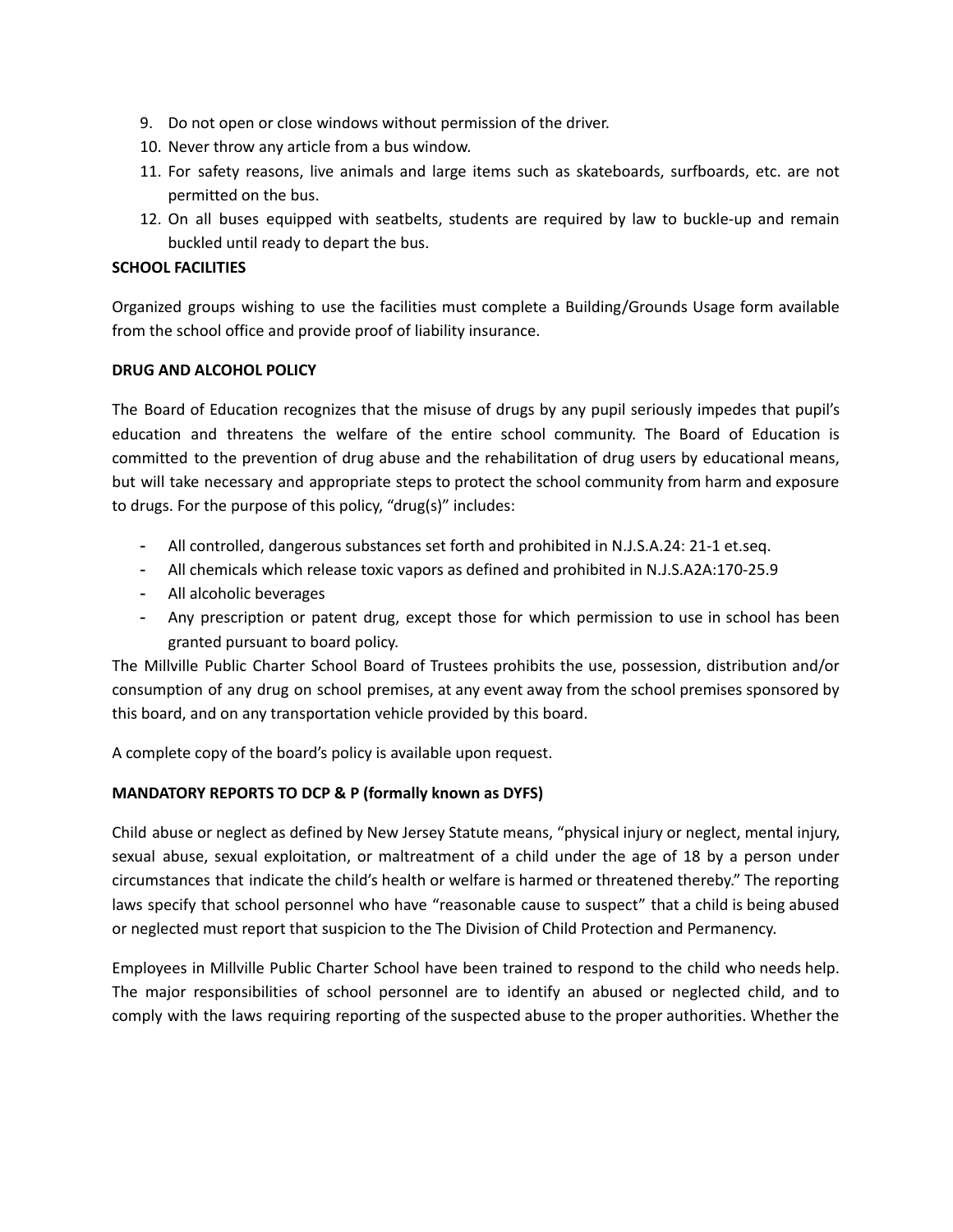report is for physical injury, mental injury, neglect, or sexual molestation, the investigation and determination of acts must be left to the Division of Youth and Family Services (DYFS), which are specifically designated for that purpose. The purpose of the child abuse and neglect reporting law is to protect children whose health and well-being may be affected through the infliction, by other than accidental means, of harm through physical injury or neglect, mental injury, sexual abuse, sexual exploitation, or maltreatment. School district employees are required to report suspected child abuse or neglect before they make the required report to The Division of Child Protection and Permanency. If you need to report suspected abuse, call 1-877-NJ ABUSE.

#### **RIGHT TO KNOW**

On January 8, 1998, Governor Whitman signed into law legislation (P.L. 1998, C. 364) governing the use or storage of certain hazardous substances in public schools. This law provides for annual notification that any construction or other activities involving the use or storage of any hazardous substance will be posted on a bulletin board in each school and that hazardous substance fact sheets for these particular substances will be available for review.

#### **AFFIRMATIVE ACTION POLICY**

Millville Public Charter School Board of Trustees guarantees to all persons equal access to all categories of employment, retention, and advancement in this district, regardless of race, color, age, creed, religion, sex, national origin, political affiliation, marital status or non-applicable handicap, without favoritism or harassment as required by Title IX of the Education Amendments of 1973 and NJAC 6:4-1 et seq. If you have a complaint concerning discrimination, please contact the school Affirmative Action Officer, Mrs. Kim Hutchinson. Affirmative action policies for employment and classroom practices are contained in the Policy Manual.

#### **ASBESTOS PLAN**

As required by the Asbestos Hazard Emergency Response Act (AHERA) of 1986, all occupants of a school building must be notified at least once a year in regard to the availability of the asbestos management plan. Our building is considered to be asbestos free; however, we are re-inspected at least once every three years.

#### **INTEGRATED PEST MANAGEMENT NOTICE**

This notice is being distributed to comply with the New Jersey School Integrated Pest Management Act. Millville Public Charter School Board of Trustees has adopted an Integrated Pest Management (IPM) Policy and has implemented an IPM Plan to comply with this law. IPM is a holistic, preventive approach to managing pests that is explained further in the school's IPM Policy included with this notice.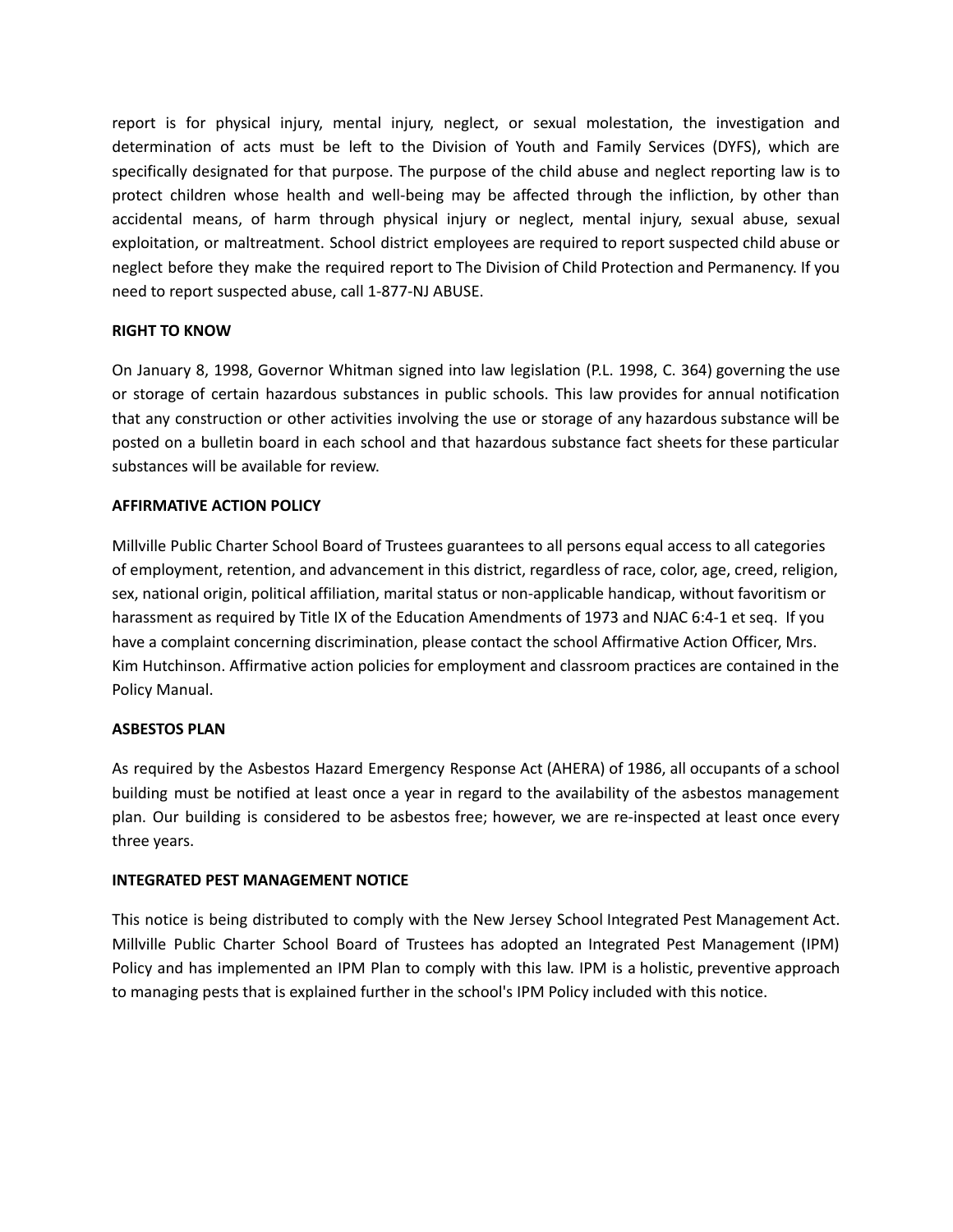All schools in New Jersey are required to have an Integrated Pest Management Coordinator (IPM Coordinator) to oversee all activities related to IPM and pesticide use at the school.

#### **INTEGRATED PEST MANAGEMENT PLAN**

The New Jersey Integrated Pest Management Act of 2002 requires school districts to implement a school integrated pest management policy that includes an Integrated Pest Management Plan. In accordance with the requirements of the Act, Millville Public Charter School Board of Trustees shall ensure implementation of Integrated Pest Management (IPM) procedures to control pests and minimize exposure of children, faculty and staff to pesticides. These procedures shall be applicable to all school property in the Millville School District.

#### **IPM Coordinator (IPMC)**

The principal is the district's Integrated Pest Management Coordinator (IPMC) and is responsible for the implementation of the school integrated pest management policy.

#### **Integrated Pest Management Procedures in Schools**

Implementation of Integrated Pest Management (IPM) procedures will determine when to control pests and whether to use mechanical, physical, cultural, biological, or chemical methods. Applying IPM principles prevents unacceptable levels of pest damage by the most economical means and with the least possible hazard to people, property, and the environment.

The Integrated Pest Management Coordinator (IPMC) shall consider the full range of management options, including no action, at all. Non-pesticide pest management methods are to be used whenever possible. The choice of using a pesticide shall be based on a review of all other available options and a determination that these options are not effective or not reasonable. When it is determined that a pesticide must be used, low impact pesticides and methods are preferred and shall be considered for use first.

N.J.S.A. 13-1F-19 through 12:1F-33

#### **SCHOOL DISCIPLINARY POLICIES**

**Millville Public Charter School Code of Conduct**

**IMPLEMENTATION OF CODE OF CONDUCT**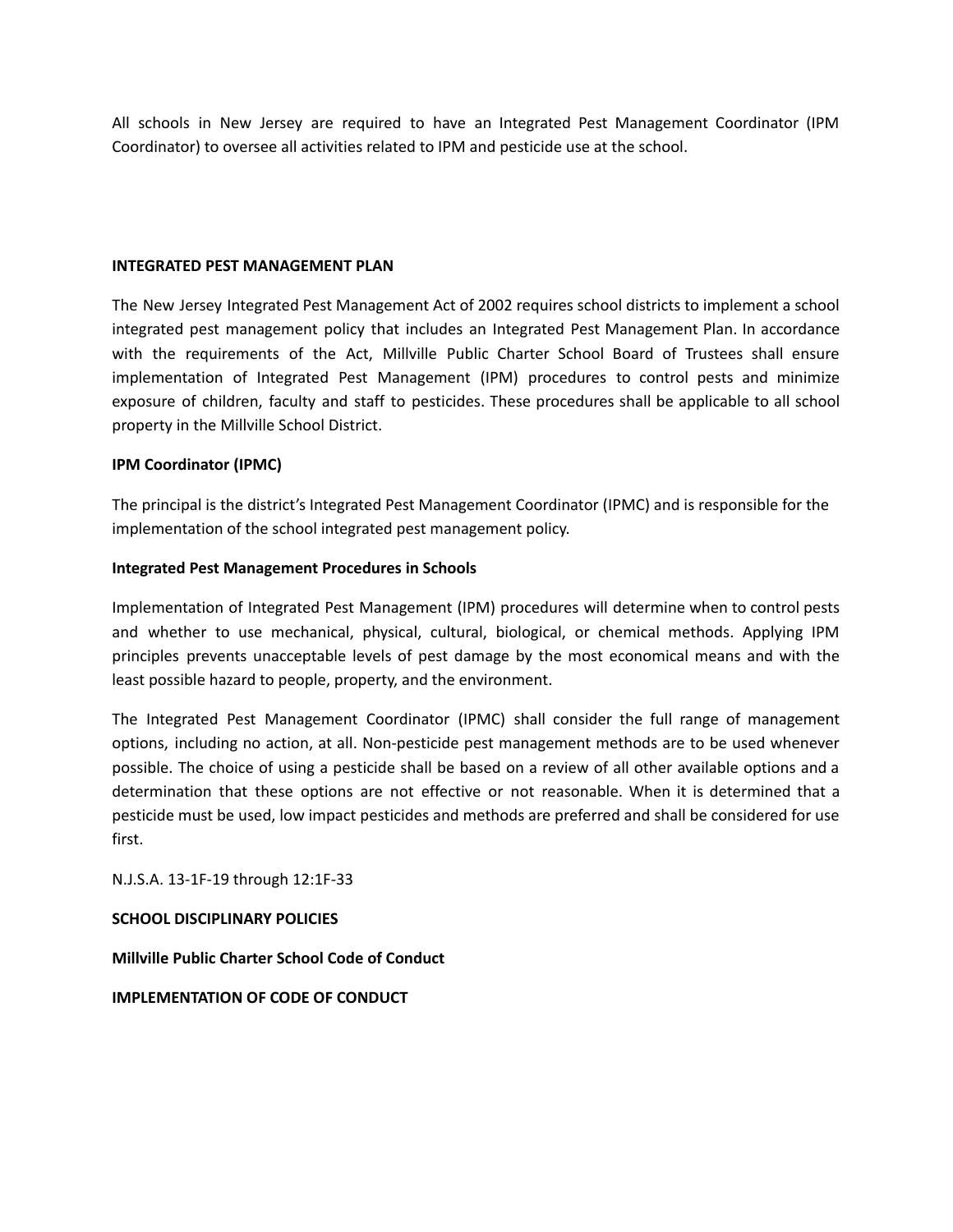Our positive discipline approach is designed to alleviate behavioral problems. However, sometimes a student may behave inappropriately. The disciplinary response is designed to help the student learn the appropriate behavior. A student's teacher may handle many of these inappropriate actions. However, at times the principal and/or guidance counselor may get involved. Parental involvement may also be required. It should be noted that no behavioral policy could possibly cover all the disciplinary infractions, which may arise; therefore, the building principal will administer appropriate action, as required.

#### **\*Code of Conduct can be found on the school website.**

Appropriate student behavior is considered essential for an optimum learning experience. Distractions initiated by individual students tend to affect the safety and welfare of others. Therefore, it becomes necessary to provide conduct regulations that deter inappropriate behavior.

Each student should recognize his/her rights and remember that each right carries with it a responsibility. The student must also understand that he/she progresses through the grade levels; there is an increasing responsibility to serve as a role model for younger students. Each student must learn to accept and support the rules and regulations of the school as necessary to create an optimum learning environment and that any violation of these represents an infringement of the rights of his classmates. To achieve this goal, Millville Public Charter School has adopted a code to provide a consistent effort to maintain good conduct in our schools. Our conduct code also applies to all school-related activities that operate within or outside our schools.

Please read and discuss the code with your child. Your child's teacher will also review this code with the children at school. We appreciate your support and look forward to a successful year. If you have any questions or concerns, please call your school office.

This Code of Conduct applies to all students on school premises before, during and after school hours. It also applies to students being transported by bus or other vehicle as part of any school activity. Students are held to these expectations during all school functions, activities and events. Any student whose conduct has a positive or negative effect on maintaining order in the school will be subject to this Code of Conduct.

#### **IMPORTANCE OF PARENTAL AND STAFF INVOLVEMENT**

It is essential that parents/guardians, staff and students work together to develop a disciplined environment.

The school is not by itself responsible for, or equipped to develop, socially acceptable behavior by students. This is a shared responsibility of parents and students in partnership with the school. Millville Public Charter School is committed to developing partnerships between parents/guardians and its staff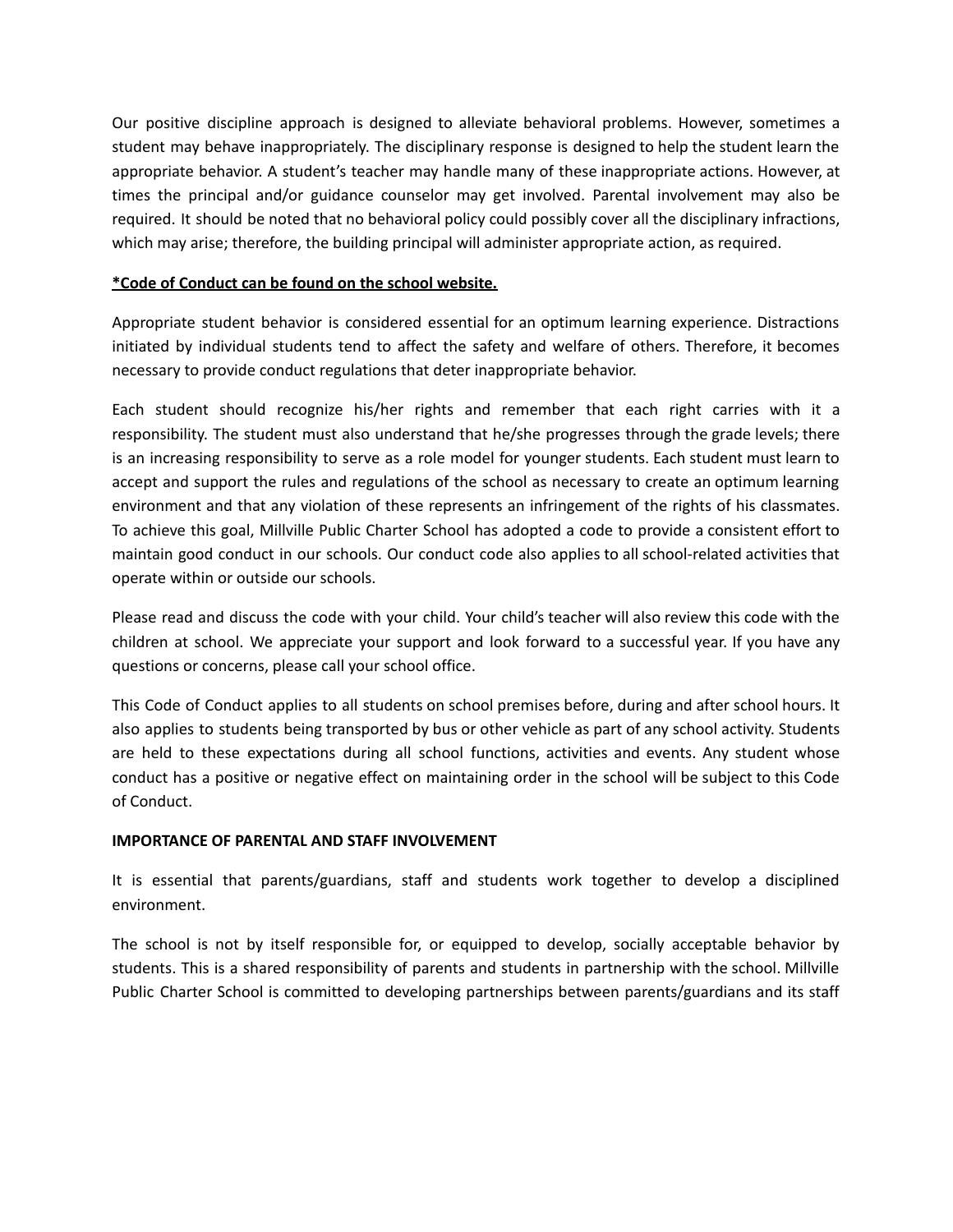to teach socially responsible behavior. Parents/guardians will be expected to support the establishment of these partnerships and implementation of this policy.

If parents/guardians require assistance to meet their responsibilities in developing their child's appropriate behavior, the school will seek to link the child and the family to appropriate supportive agencies.

Staff is expected to: Explain the Code of Conduct to their students. Enforce the Code of Conduct in a consistent fashion. Function as a positive role model for the students. Contact parents as deemed necessary to enforce the Code of Conduct and to maintain parent/guardian involvement. Parents/guardians are expected to: Read the Code of Conduct with their child (ren) and explain it as necessary.

Function as a good listener to both their child (ren) and the school staff when conflict arises. Function as a positive role model for their child (ren). Contact the school as deemed necessary.

#### **STUDENT RESPONSIBILITIES/EXPECTATIONS**

All students are expected to show respect for self, others, property and the educational environment and to conduct themselves in a safe, non-threatening way. In order to ensure a positive and productive learning atmosphere, students are expected to:

Follow all school rules and regulations. Make a sincere effort to do their best work. Cooperate with teachers, administrators, school employees and other students. Be courteous and respectful to classmates at all times. Respect all individual and cultural differences.

Dress appropriately as stated in the Family Handbook.

Take pride in their school and community.

#### **STUDENTS RIGHTS**

1. Students will be provided with a learning environment that allows each student to develop into a productive citizen.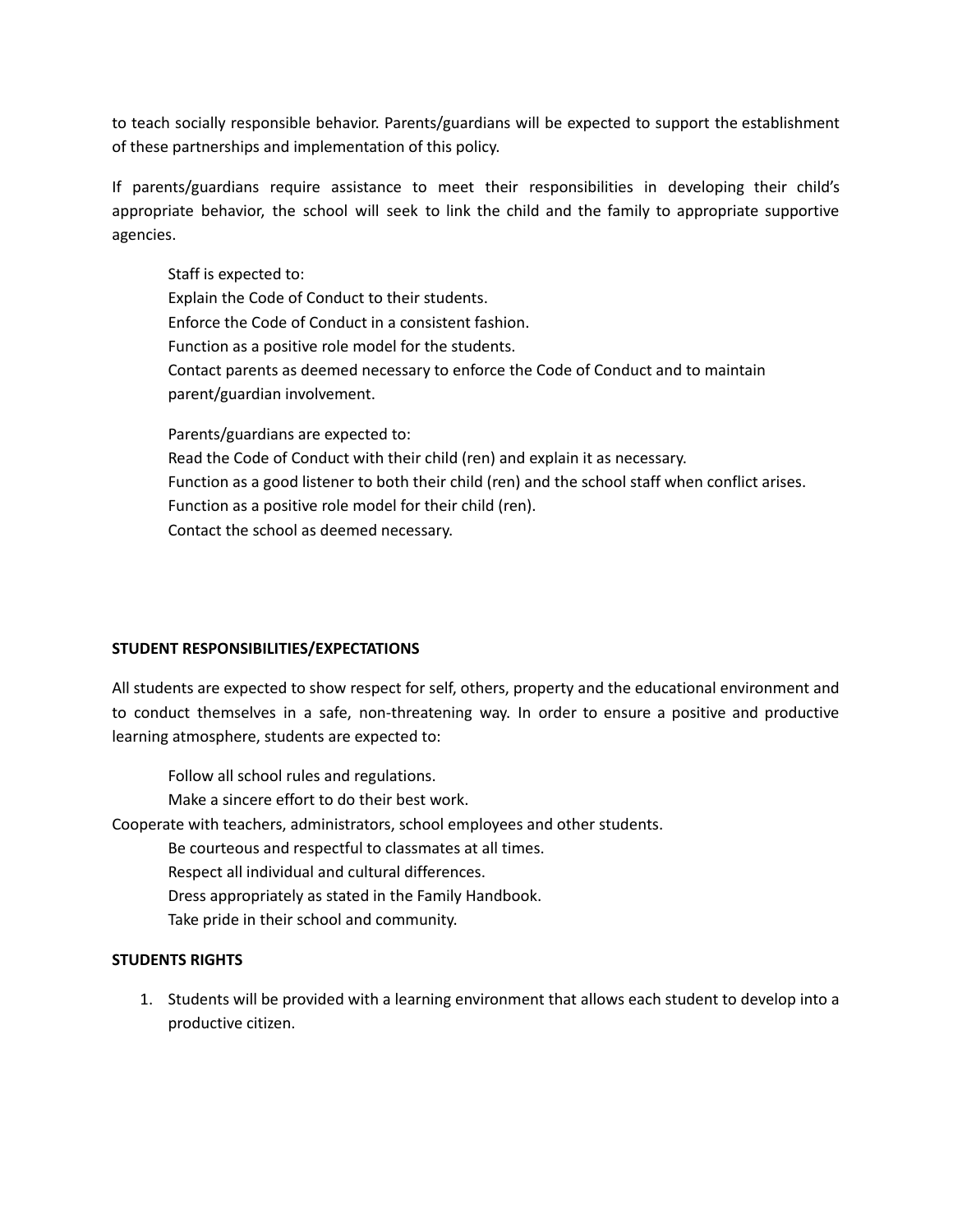- 2. Students will obtain an education in a safe and non-threatening environment.
- 3. Students will be ensured of privacy and confidentiality concerning matters of discipline and counseling.
- 4. Students will be protected from illegal search and seizure.
- 5. Students will have the right to due process.
- 6. Students will have the right to appeal disciplinary action.
- 7. Students will be informed of all aspects of the Code of Conduct.
- 8. Students are encouraged to inform teachers, guidance counselors or administrators if they believe a staff member or other student is treating them unfairly.

#### **SPECIAL AREAS**

| Trips, extra-curricular activities | In addition to the responses listed, inappropriate behavior on a<br>trip or during extracurricular activities may result in the<br>suspension of or removal from further trips/activities |
|------------------------------------|-------------------------------------------------------------------------------------------------------------------------------------------------------------------------------------------|
| Cafeteria (Charter Café)           | We also stress that all students keep our school clean. Thus, if a<br>table area is dirty, please encourage your child to help us and<br>pitch in by assisting in the clean-up.           |

\*The Principal/school authority has the right to change/modify these responses as needed.

Each classroom teacher will devise general classroom rules, along with positive and negative consequences. They will be submitted in writing to the school principal and communicated to the student at the beginning of each school year. Class regulations should be posted in each classroom. These classroom behavior rules will be written as observable behaviors expected of students, designed to create a positive educational environment. The emphasis will be on positive and assertive disciplinary techniques designed to help alleviate the need for serious disciplinary measures.

The suspension of a child will only be exercised in accordance with State and local regulations as a last resort for serious disciplinary offenses as explained by New Jersey State Law, or when other alternative measures have failed to correct the problem. The Millville Public Charter School reserves the right to initiate emergency-oriented exclusionary acts of suspension, consistent with State law and regulations, to protect the students and employees of the school.

#### **Harassment, Intimidation, and Bullying**

The Board of Trustees prohibits acts of harassment, intimidation, or bullying. A safe and civil environment in school is necessary for pupils to learn and achieve high academic standards. Harassment, intimidation or bullying, like other disruptive or violent behaviors, is conduct that disrupts both a pupil's ability to learn and a school's ability to educate it's pupils in a safe environment; and since students learn by example, school administrators faculty, staff, and volunteers should be commended for